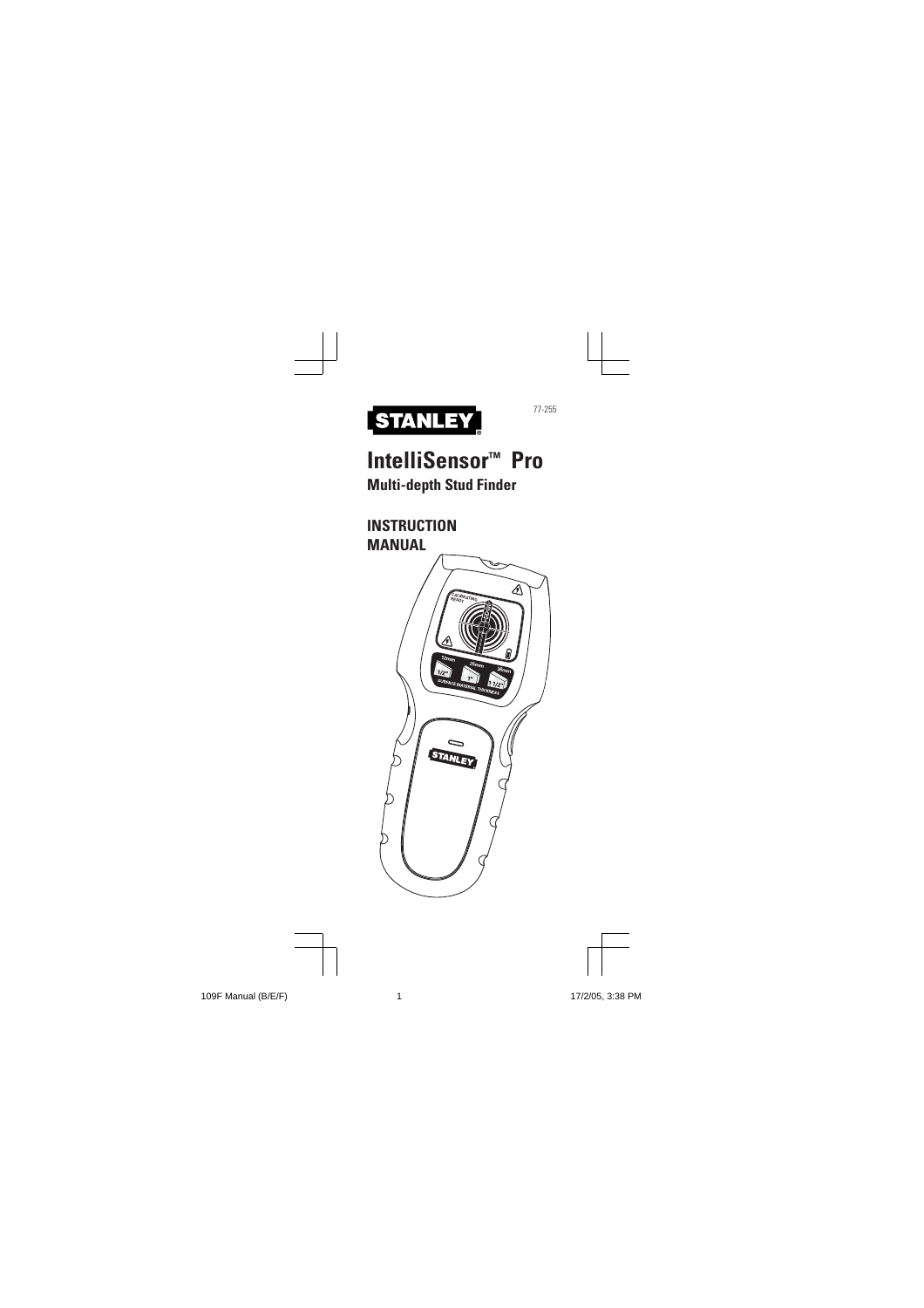# **IntelliSensor™ Pro (77-255)**

The Stanley® IntelliSensor™Pro uses electronic signals to locate the position of studs, joists or live AC wires through drywall and other common wall materials. Once the edge of the stud has been detected, the IntelliSensor™Pro LCD display gives visual and audio indications that allow you to easily pinpoint the stud's edge position. A pencil line allows you to quickly note the location of the stud edges.

The IntelliSensor<sup>™</sup> Pro allows the user to locate wood and metal studs up to 1-1/2 inch for metal and wood stud.

The IntelliSensor<sup>™</sup> Pro provides automatic calibration, auto shut off and heavy duty ABS construction.

Depth detection selected by side button for 1/2 inch, 1 inch and 1-1/2 inch.

**Important:** Read all instructions prior to operating the IntelliSensor™ Pro and DO NOT remove any labels from the tool.

2

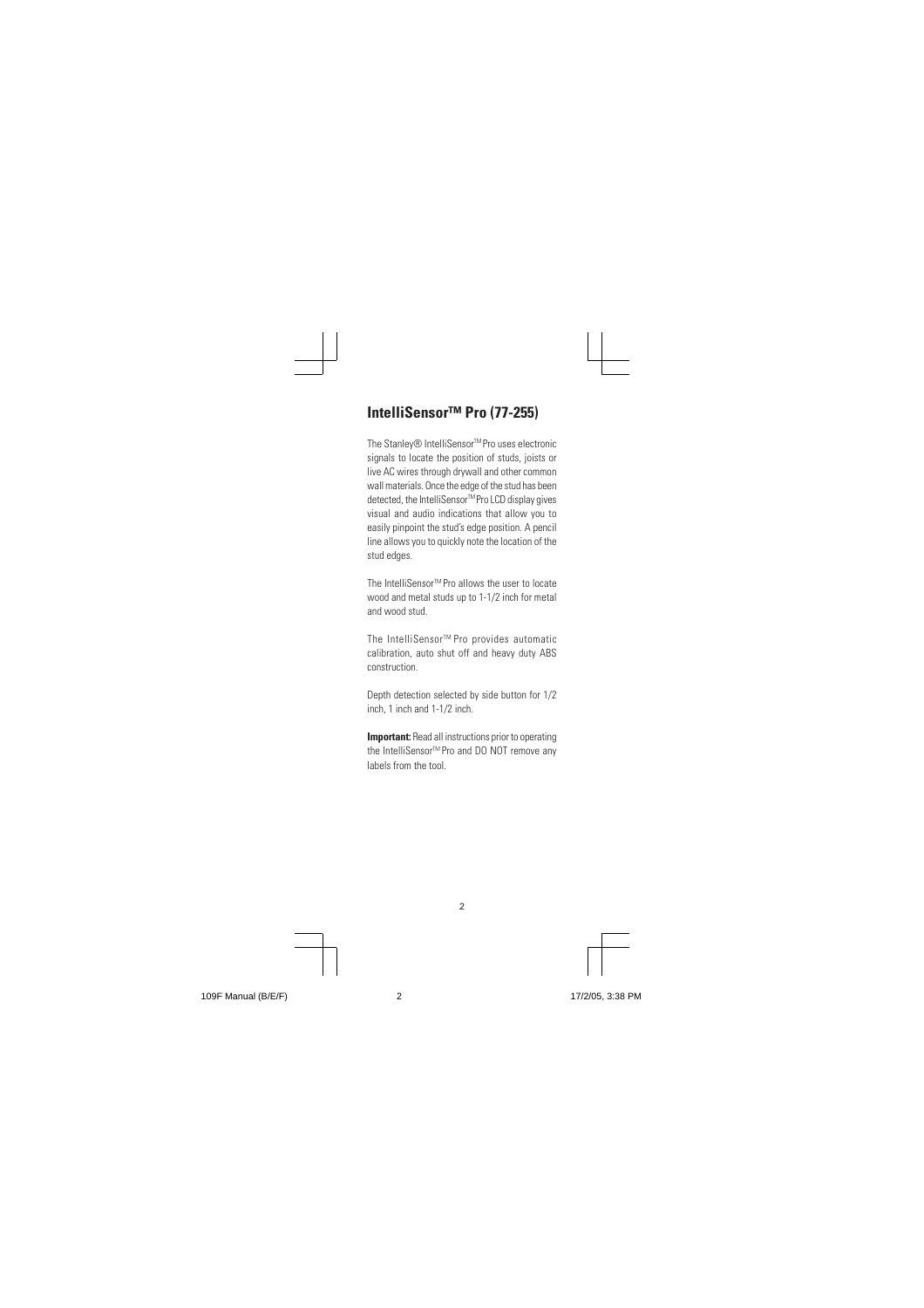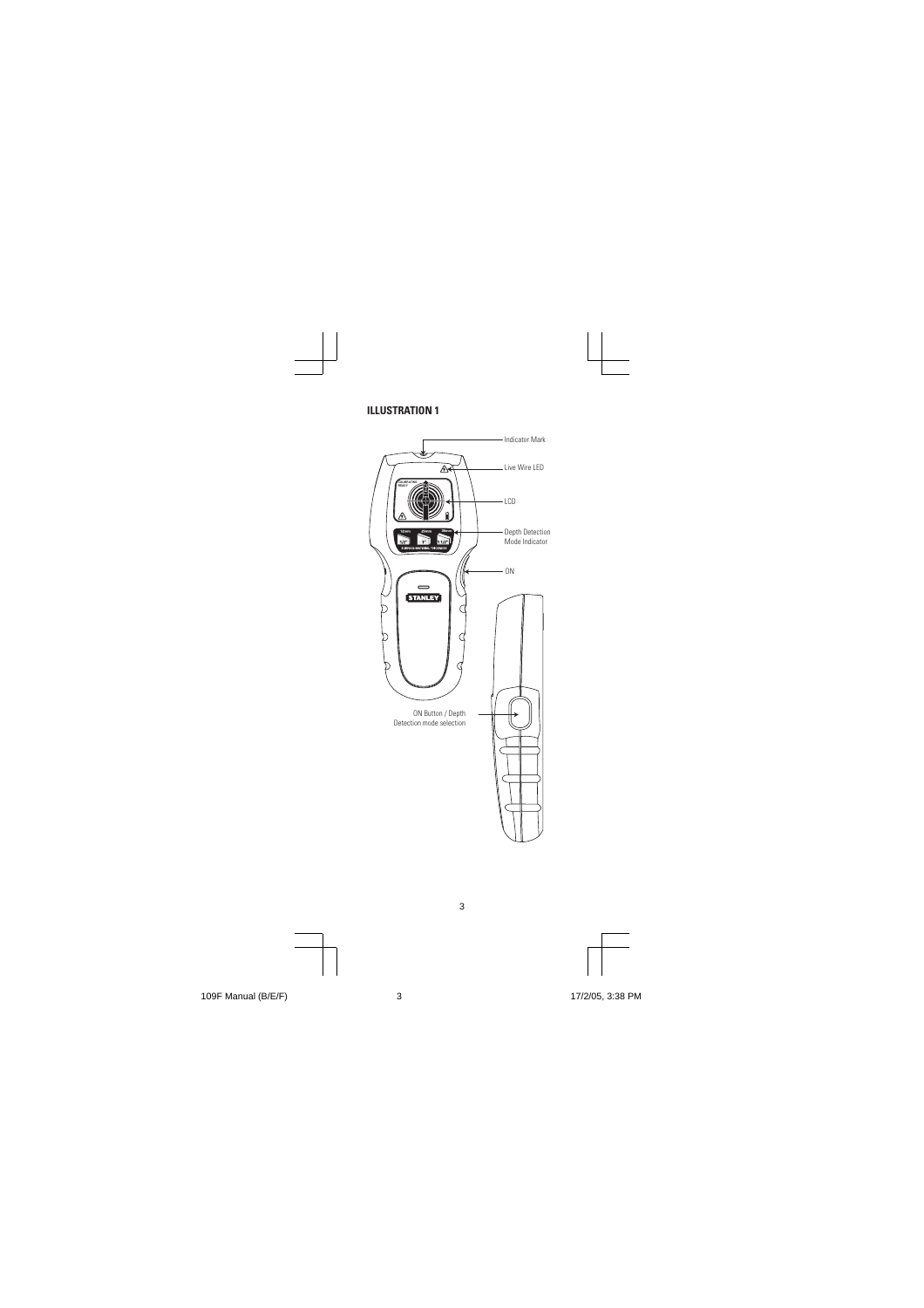

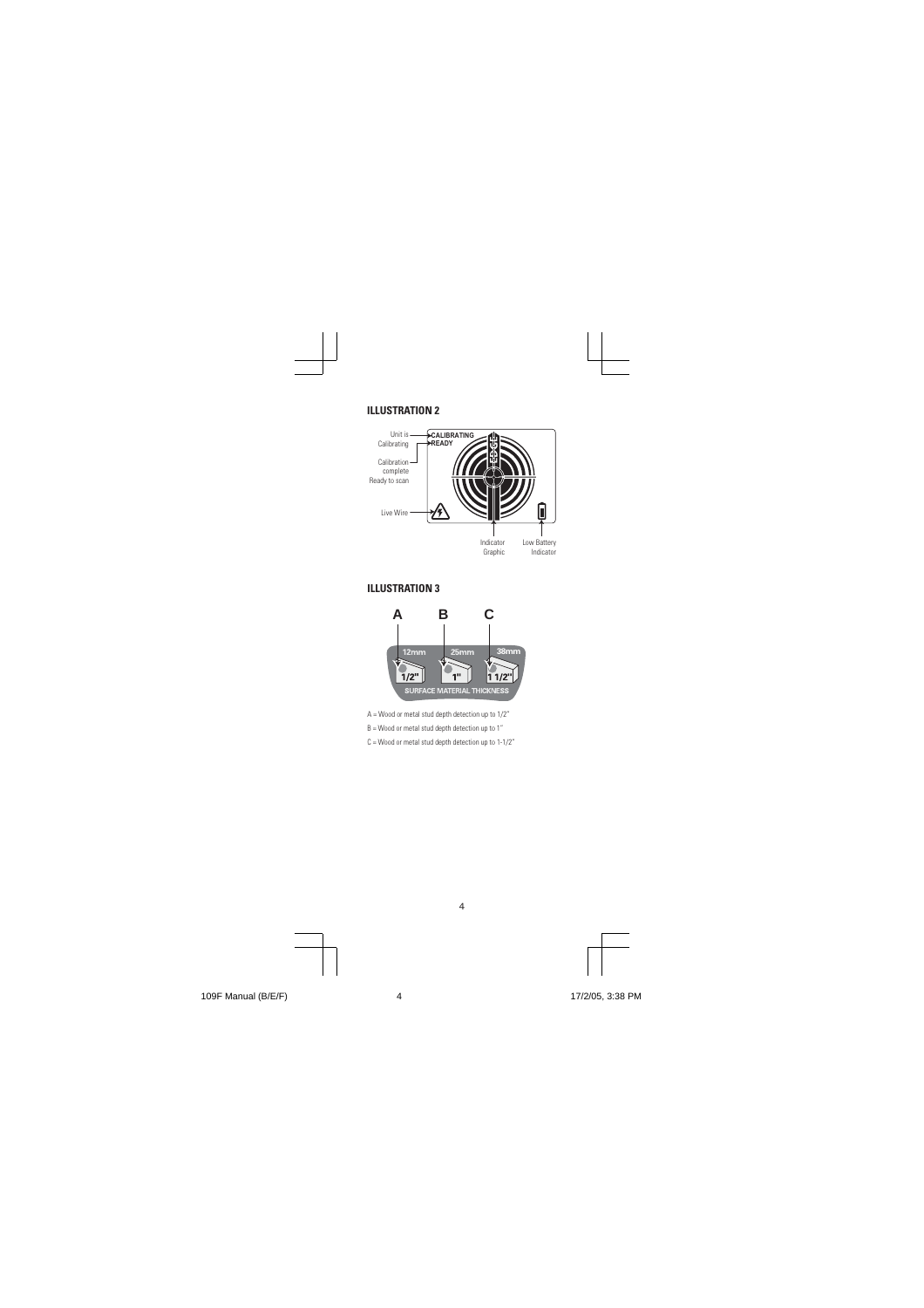# **Operating Instructions**

# **Battery Replacement**

Open the battery door on back of unit and connect a 9-volt battery (not included) to clip. Place battery back into case and snap battery door on. Recommend to replace a new 9 volt battery when low battery Battery Door indicator is on. **ILLUSTRATION 4**



#### **Calibration**

Calibrate the unit on wall before scanning for wood or metal stud.

**Note:** While calibrating, the IntelliSensorTM Pro must **not** be placed directly over a stud, dense material such as metal, wet or newly painted areas as this will prevent the unit from calibrating properly. If this is done over wood or metal stud the unit will give no indication when moved away from the area. Move to a different location and try again.

# **Calibrating**

Hold the IntelliSensor™ Pro flat against the surface, making firm contact. Press and hold the "ON" button. All indicators on the LCD are displayed while the unit goes through its' 1 to 3 second calibration cycle. The word "CALIBRATING" will apear on LCD (illustration 2) while the unit is calibrating to surface. Following the completion of calibration the unit will beep, and the word "READY" will be shown on LCD (illustration 5). The LED light will then

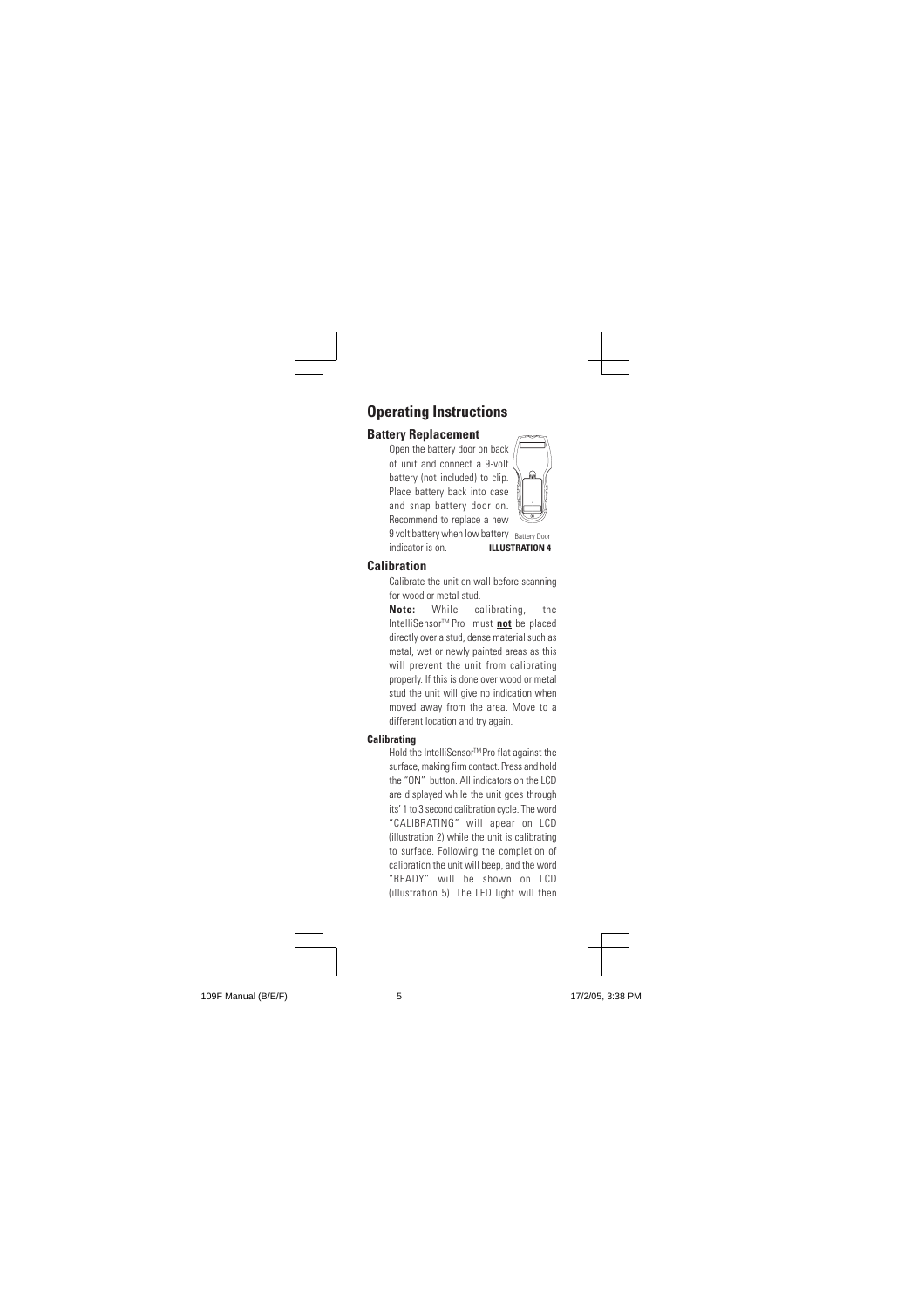| illuminate the keypad depth mode (1/2"<br>depth default).<br><b>IMPORTANT:</b> The unit cannot be moved<br>before calibration is $\sqrt{\frac{F_{\text{FANY}}}{F_{\text{FANY}}}}$<br>complate<br>and<br>"READY" appears on<br>the ICD and IFD<br>illuminates<br><b>ILLUSTRATION 5</b>                                                                                                                                                                                                                                                                                                                                                                                                                                                                              |
|--------------------------------------------------------------------------------------------------------------------------------------------------------------------------------------------------------------------------------------------------------------------------------------------------------------------------------------------------------------------------------------------------------------------------------------------------------------------------------------------------------------------------------------------------------------------------------------------------------------------------------------------------------------------------------------------------------------------------------------------------------------------|
| USAGE<br><b>Selecting Depth Detection</b><br>1. Depress and hold "ON" button once (1x)<br>to select to 1/2" read depth detection.<br>The 1/2"mode LED will illuminate<br>(illustration 3). The unit will then<br>calibrate, followed by a beep and a<br>"READY" displayed on the LCD.<br>2. "Double-click" / Depress and hold ON<br>button twice (2x) to select to 1" read<br>depth detection. The 1" mode LED will<br>illuminate (illustration 3). The unit will<br>then calibrate, followed by a beep and<br>a "READY" diplayed on the LCD.<br>3. "Triple-click"/ Depress "ON" button<br>three times (3x) to select 1-1/2" read<br>depth detection. The 1-1/2" mode LED<br>will illuminate (illustration 3). The unit<br>will then calibrate, followed by a beep |
| and a "READY" displayed on the LCD.<br><b>IMPORTANT:</b> Unit will automatically shut-<br>off if ON button is released following steps<br>1,2,3 above.                                                                                                                                                                                                                                                                                                                                                                                                                                                                                                                                                                                                             |

109F Manual (B/E/F) 109F Manual (B/E/F) 17/2/05, 3:38 PM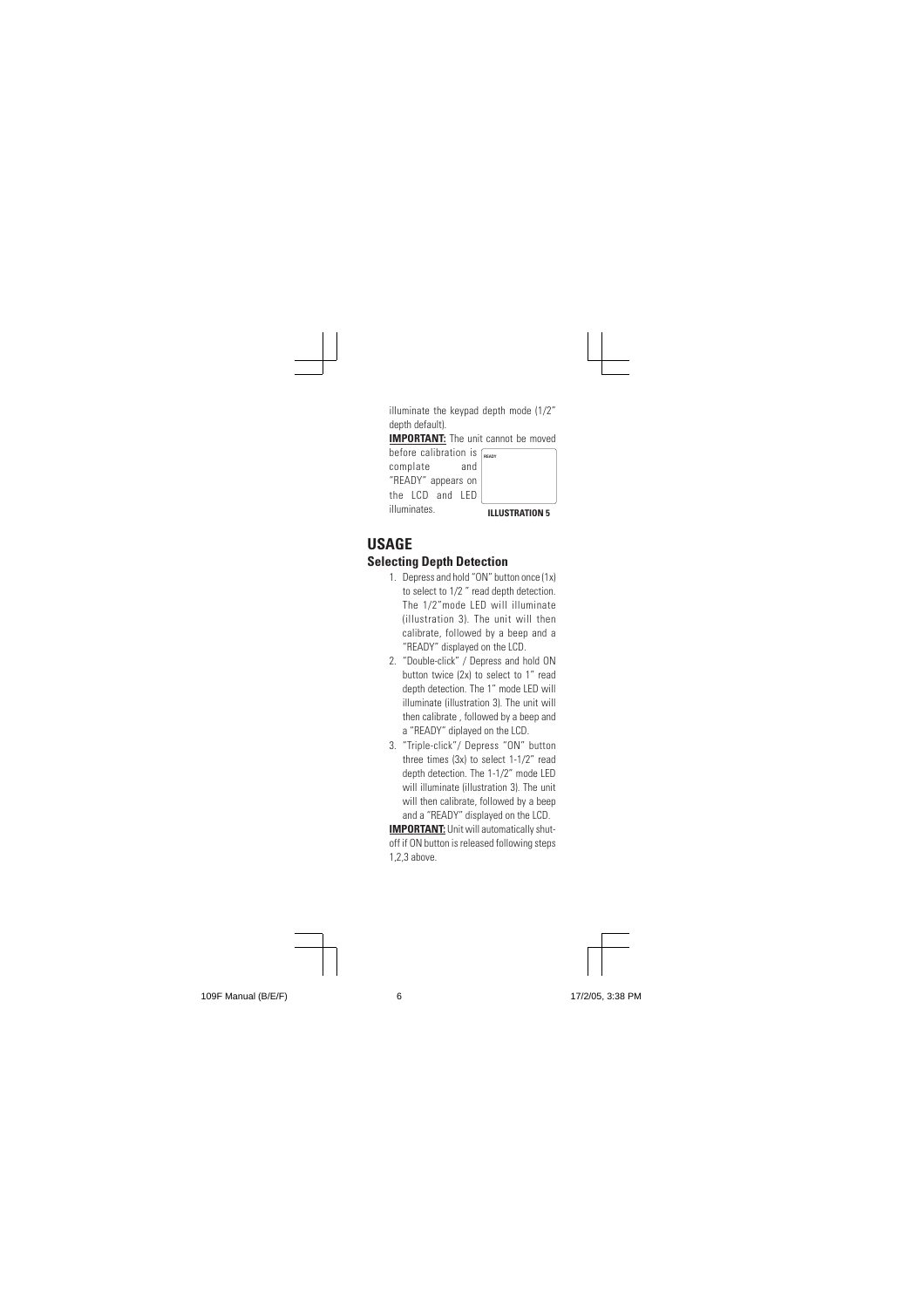# **Detecting Wood Studs**

- 1. Slide the unit across the surface in a straight line. The closer the unit is to the stud the more bars will be shown as illustration 6. When the stud edge is detected the Wood indicator and the edge bar will be shown as illustration 7 and the unit will sound a continuous beep.
- 2. Use indicator graphic (illustration 2&7) and indicator mark (illustration 1) to locate and define stud edge.
- 3. Continue sliding past the stud. When the indicator turns off and the unit stops beeping the other edge has been detected.
- 4. Double check stud location by coming back from the other direction. Make additional markings.
- 5. The midpoint of the marks indicates the stud center.



**ILLUSTRATION 6** ILLUSTRATION 7

7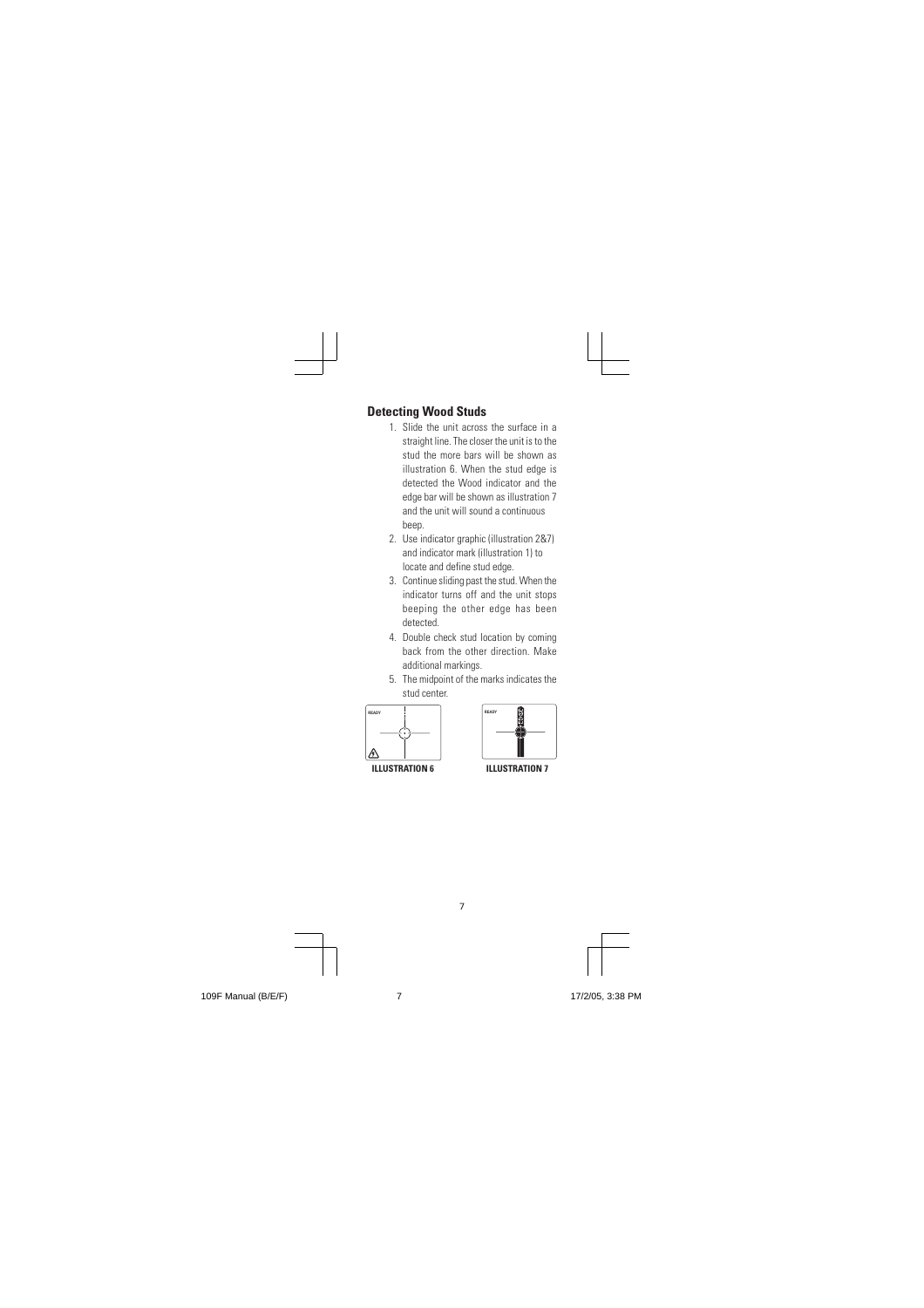# **Detecting Live Wires**

The live wire red LED lens (illustration 1) will illuminate, warning when in the proximity (typically within 4-18" distance) from a live wire. The LCD screen will then display a live wire icon (illustration 2) on the LCD defining full detection. Maximum depth detection of 2".

Static electricity charges that can develop on drywall and other surfaces will spread the voltage detection area many inches to each side of the actual electrical wire. To aid in locating the wire position, scan holding the unit 1/2 inch away from the wall surface or place other hand on surface approximately 12 inches from sensor.

#### **Warning: shielded wires or live wires in metal conduits, casings, metalized walls or thick, dense walls, will not be detected. Always turn AC power off when working near wiring.**

The IntelliSensor**™** Pro is designed to detect 110 volts (for USA version) and 230 volts for (European version) AC in live electrical wires. It will also detect the presence of live wires having greater than 230 volts.

8

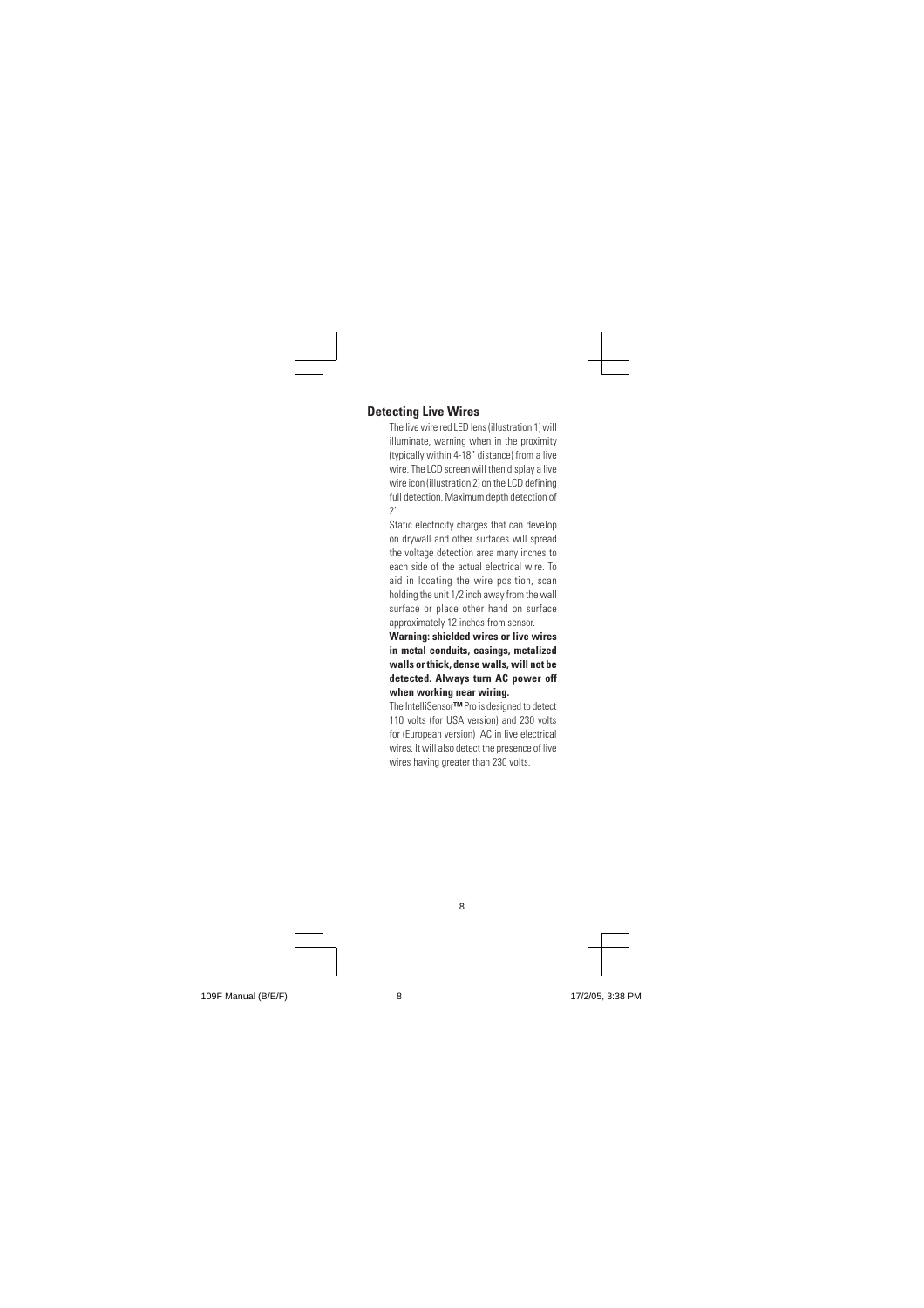#### **Cautions on Operating**

You should always use caution when nailing, cutting or drilling in walls, ceilings and floors that may contain wiring or pipes near the surface. **Shielded, dead or nonpowered wiring will not be detected as live wires.** Always remember that studs or joists are normally spaced 16 inches or 24 inches apart and are 1-1/2 inches in width. To avoid surprises, be aware that anything closer together or of a different width may be an additional stud, joist or fire break.

**When working near AC electrical wires, always turn off the power.**

#### **Operating Tips**

# **IMPORTANT SAFETY NOTICE**

Insure proper detection of live wires ALWAYS hold the IntelliSensor™ Pro in the handle area only. Grasp between fingers and thumb while maintaining contact with your palm.

#### **Conventional Construction**

Doors and windows are commonly constructed with additional studs and headers for added stability. The IntelliSensorTM Pro detects the edge of these double studs and solid headers and emits and holds an audio signal as it crosses over them.

9

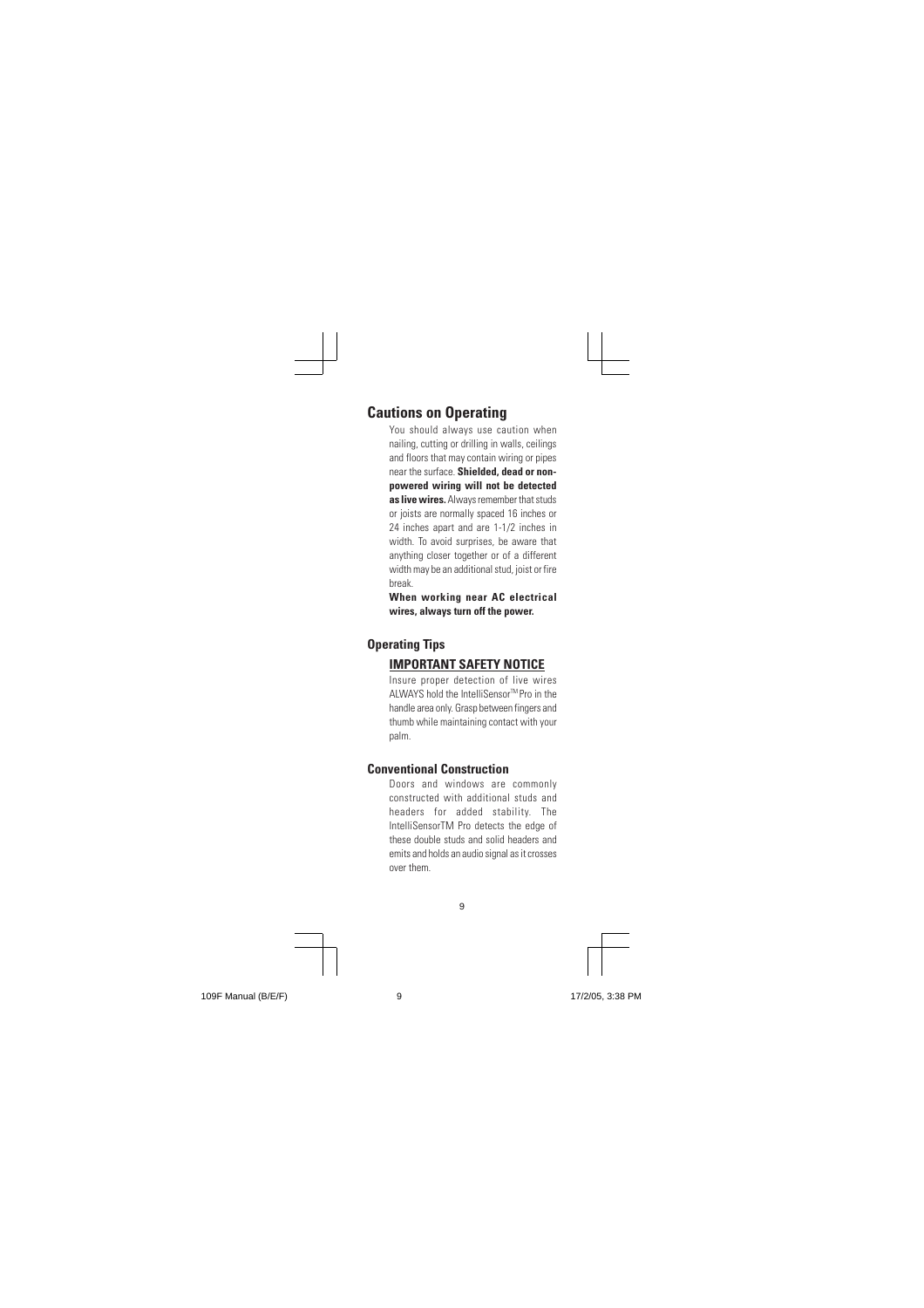#### **Surface Differences**

Wallpaper — There will be no difference in the function of the stud sensor on surfaces covered with wallpaper or fabric unless the coverings contain metallic foil or fibers. Plaster and Lath — Unless the plaster and lath is exceptionally thick or has metal mesh in it there will be no problem with the unit functioning properly.

Ceiling or Textured Surfaces — When dealing with a rough surface such as a sprayed ceiling, use a piece of cardboard when scanning the surface. Run through the calibration technique described earlier WITH the piece of cardboard between the stud sensor and the surface. Also, it is particularly important in this application to remember to keep your free hand away from the unit.

# **Specifications**

10 Utilizing the procedure of scanning and marking from two sides, IntelliSensorTM Pro will find the stud center typically within 1/8" accuracy for wood and 1/4" accuracy for metal. When measuring a wood or metal stud, it is recommended the IntelliSensorTM Pro to be used at 30-50% relative humidity.<br>Battery : 9 yo  $\ddot{B}$  9 volt (not included)<br>: up to 6 feet Shock Resistance Operating Temperature : +32˚F to +120˚F (0˚C to +49˚C) Storage Temperature : -4°F to +150°F (-20˚C to +66˚C)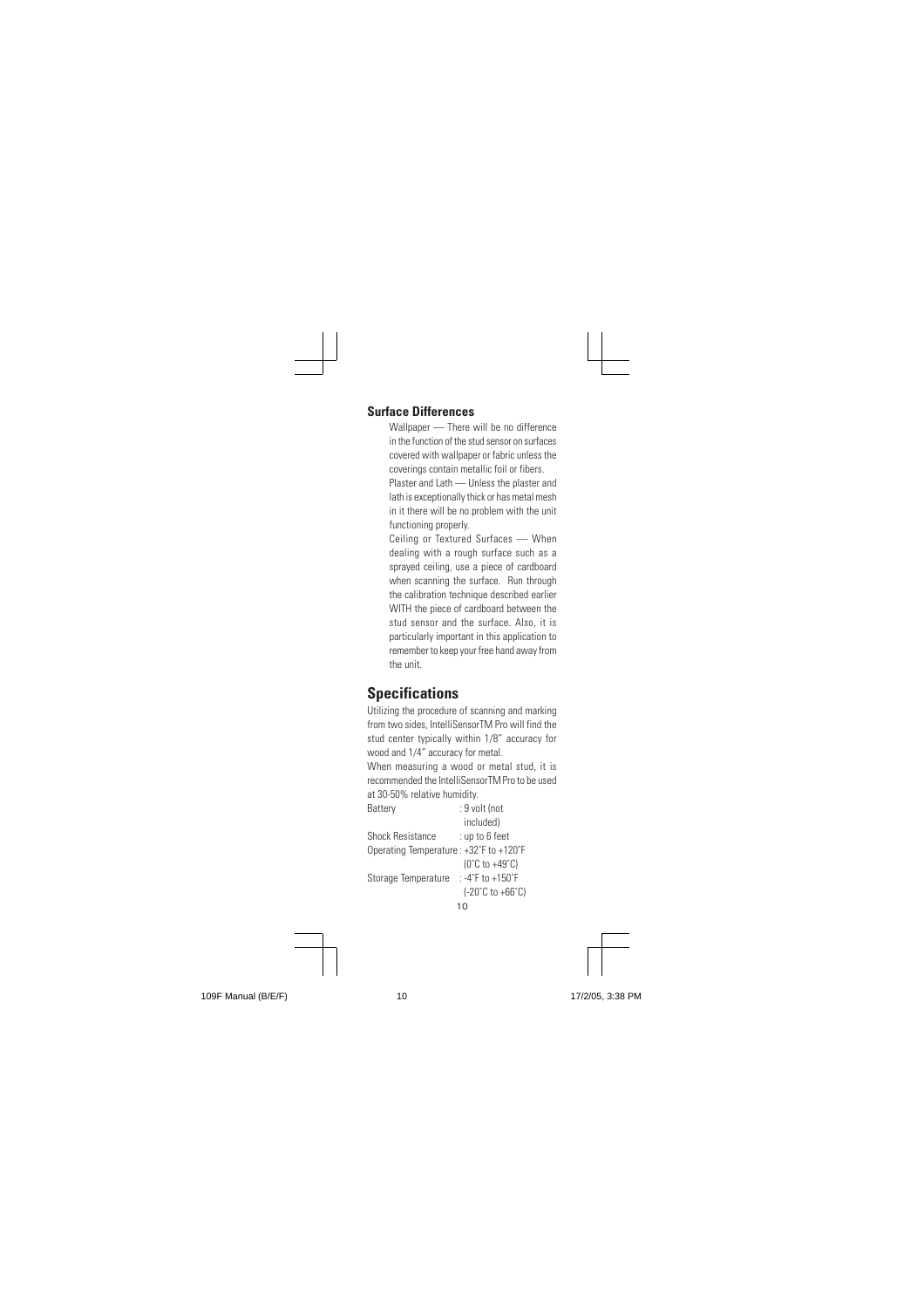# **Warranty**

The Stanley Works warrants the IntelliSensorTM Pro against defects in material and workmanship for one year from the date of purchase. Deficient products will be repaired or replaced at Stanley's discretion if sent to:

The Stanley Works Customer Service Repair Department 480 Myrtle Street New Britain, CT 06053

Stanley's liability under this warranty is limited to repair or replacement of the unit. Any attempt to repair the product by other than factory authorized personnel will void this warranty. Calibration, batteries and maintenance are the responsibility of the user. Where permitted by law, Stanley is not responsible for incidental or consequential damages. Agents of Stanley cannot change this warranty. Stanley is not responsible for damage resulting from wear, abuse or alteration of this product. The user is expected to follow ALL operating instructions.

This warranty may provide you with additional rights that vary by state, province or nation.

11

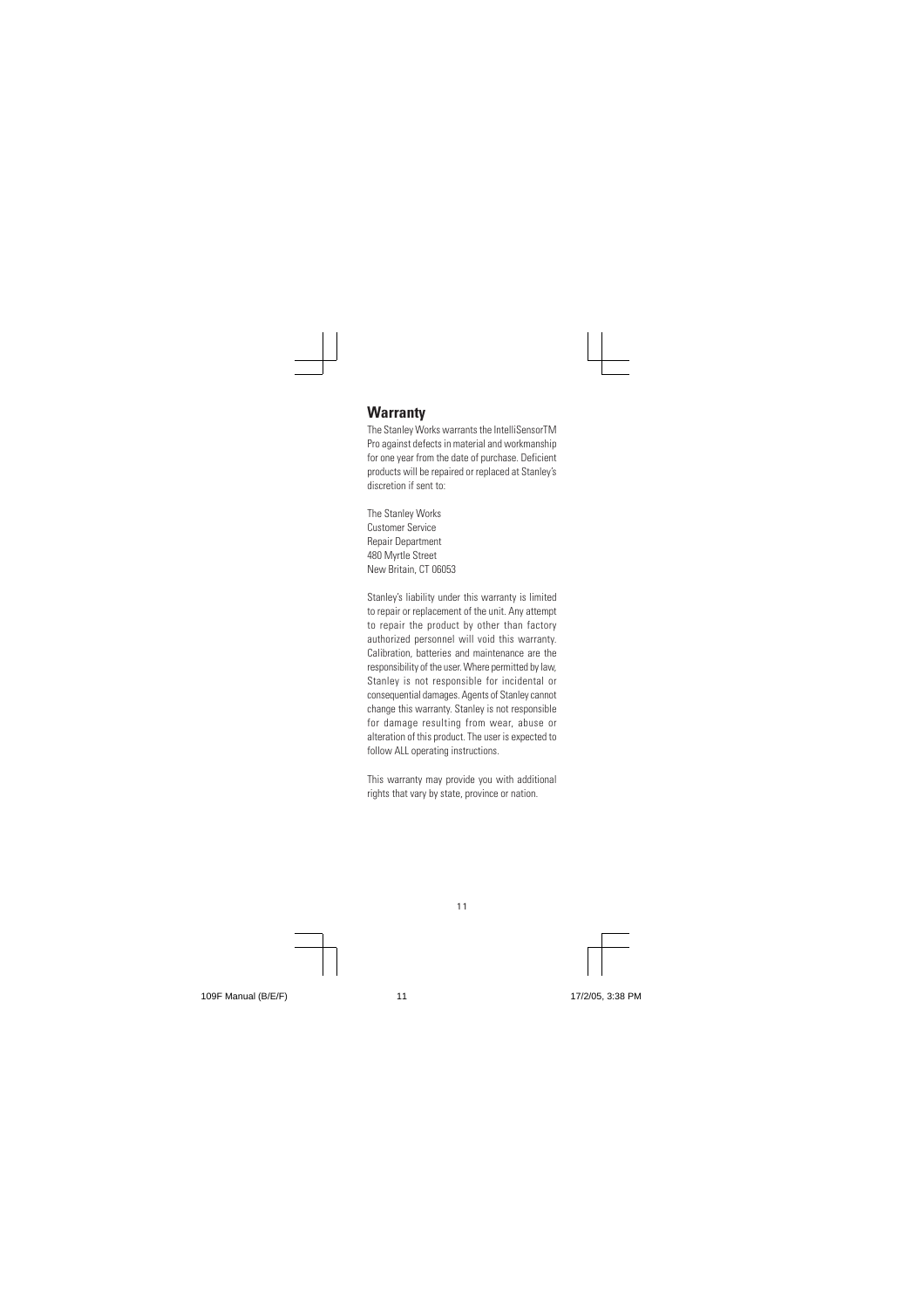



One Year Warranty Garantie de un an Garantía de un año

©2004 Stanley Tools Product Group of The Stanley Works, New Britain, CT 06053

T5363

12





109F Manual (B/E/F) 12 12 12 12 17/2/05, 3:38 PM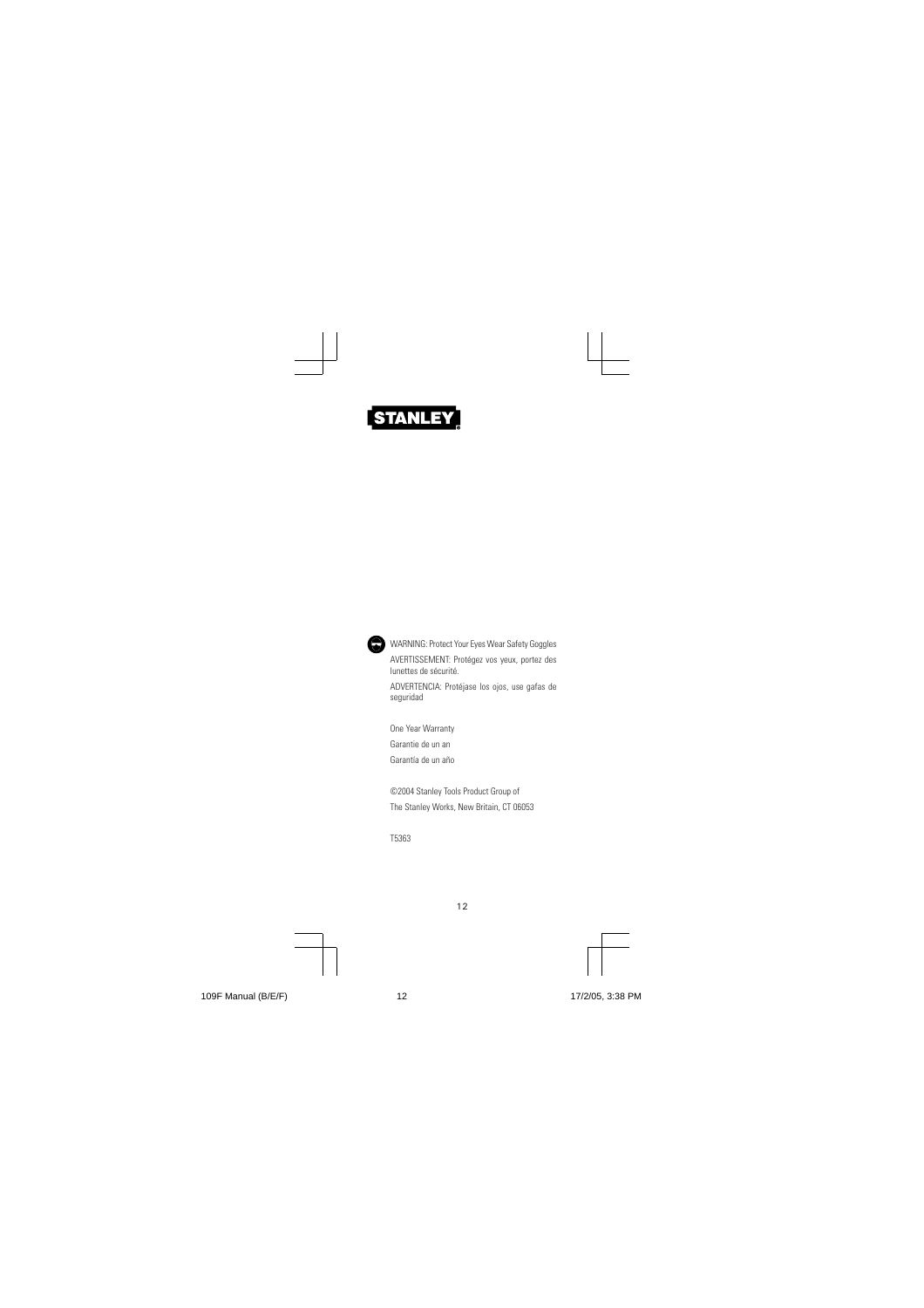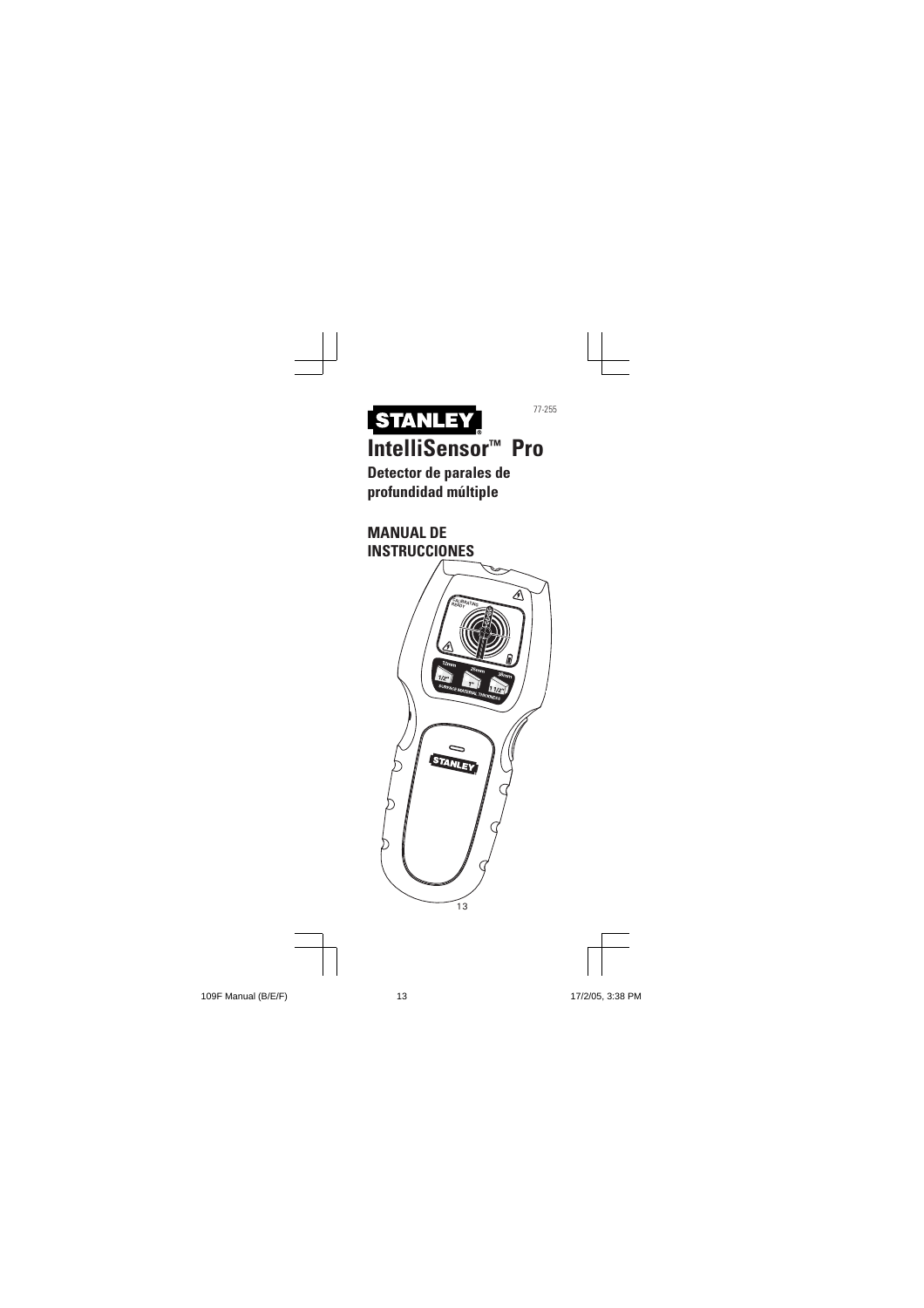# **IntelliSensor™ Pro (77-255)**

El IntelliSensor™ Pro de Stanley® usa señales electrónicas para ubicar la posición de parales, vigas o cables de CA energizados a través de pirca (drywall) u otros materiales de pared comunes. Una vez que el borde del paral ha sido detectado, la Pantalla de Cristal Líquido (LCD) del IntelliSensor™ Pro produce señales visuales y sonoras que le permiten localizar con precisión la posición del borde del paral. Una línea trazada a lápiz le permite marcar rápidamente la ubicación de los bordes del paral.

El IntelliSensor™ Pro le permite al usuario ubicar parales de madera y de metal hasta de 1-1/2 pul. para parales de metal o de madera.

El IntelliSensor™ Pro le proporciona calibración automática, apagado automático y construcción extrafuerte de ABS.

La detección de profundidad se selecciona mediante el botón lateral a 1/2, 1 y 1-1/2 pulgadas.

**Importante:** Lea todas las instrucciones antes de operar el IntelliSensor™ Pro y NO REMUEVA ninguna etiqueta de la herramienta.

14

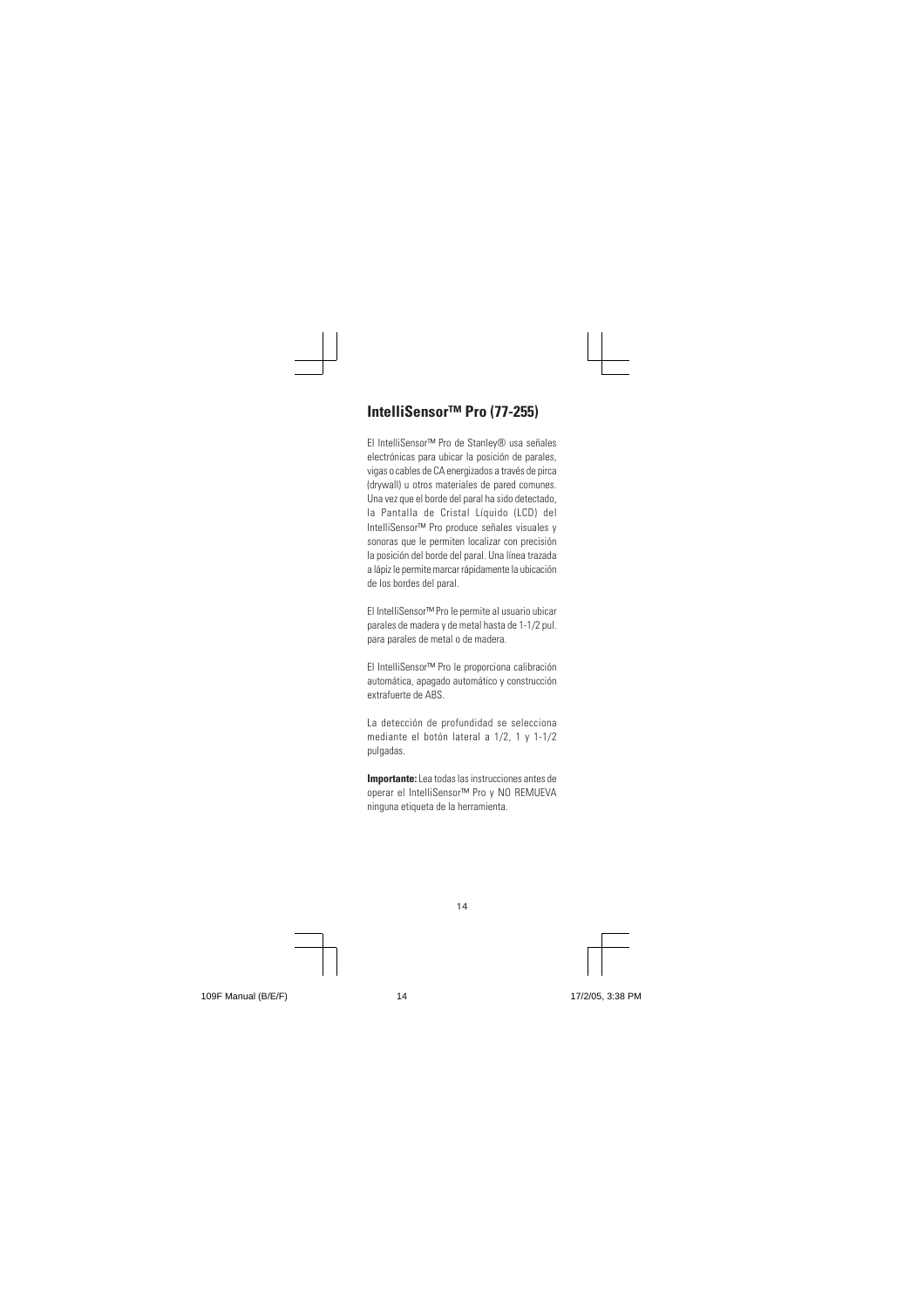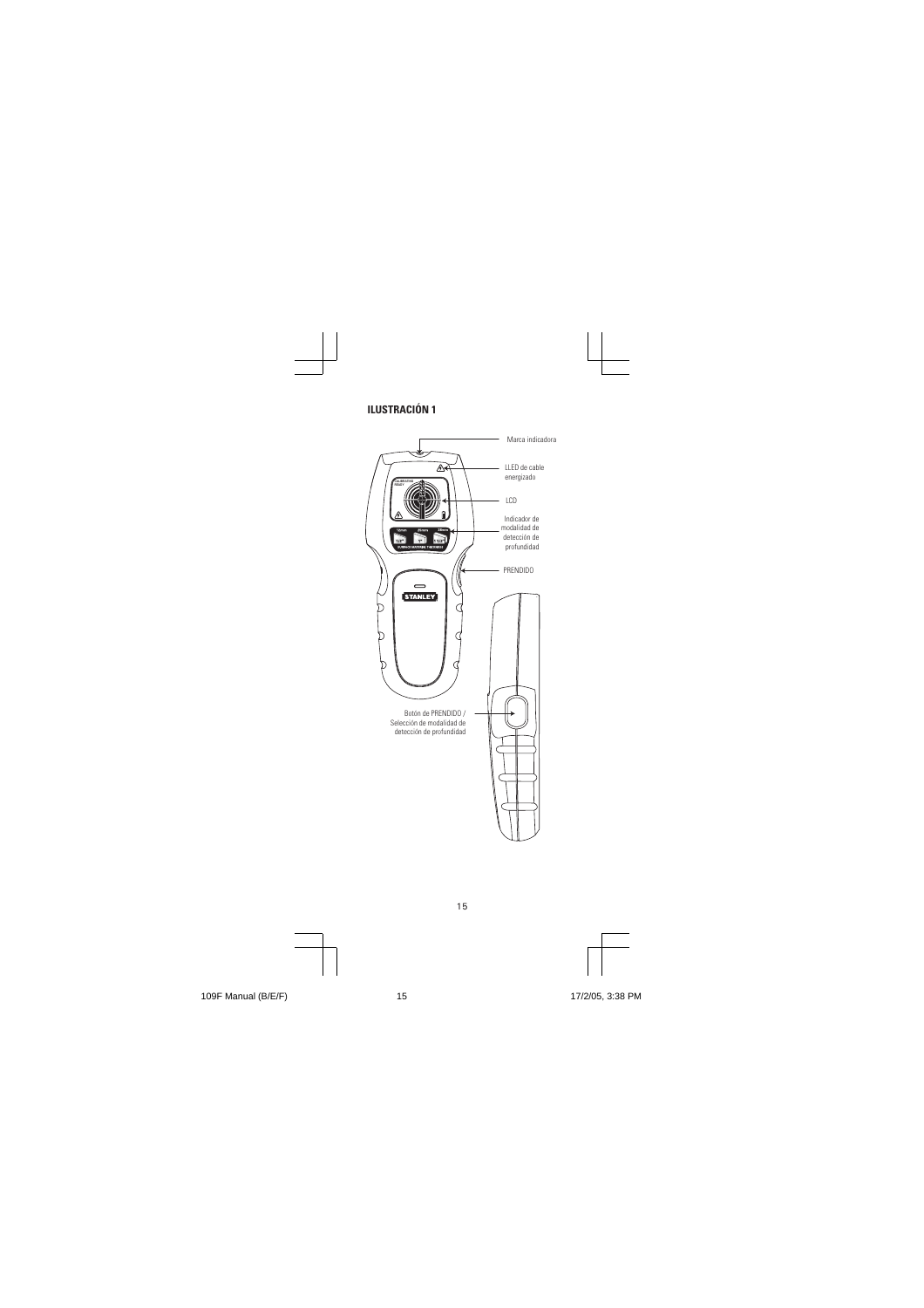

16

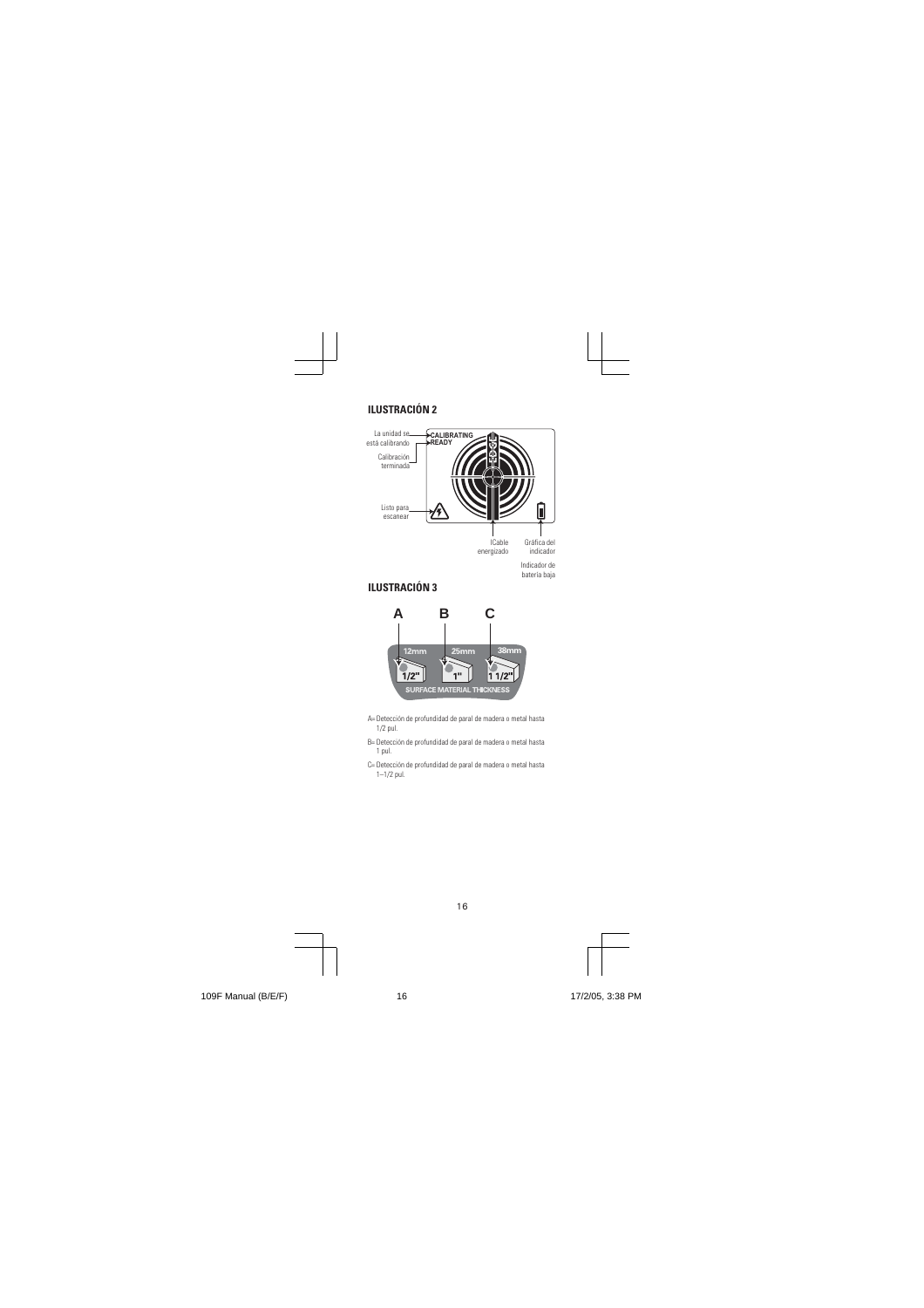# **Instrucciones de operación**

#### **Reemplazo de batería:**

Abra la compuerta de la batería en el dorso

de la unidad y conecte una batería de 9 voltios (no incluida) en el gancho. Coloque la batería dentro de caja y cierre la compuerta en posición. Se recomienda reemplazar la batería de 9 voltios cuando el indicador de la batería se prenda.



#### **Calibración**

Calibre la unidad en la pared antes de escanear para parales de madera o de metal.

**Nota:** Mientras lo está calibrando, el Intellisensor™ Pro no deberá ser puesto directamente sobre el paral, materiales densos tales como metal, áreas mojadas o recién pintadas ya que esto evitará que la unidad sea calibrada apropiadamente. Si esto es hecho sobre madera o metal, la unidad no dará ninguna indicación cuando es retirada del área. Muévala a una ubicación diferente y trate de nuevo.

#### **Calibrando**

17 Sostenga el IntelliSensor™ Pro plano contra la superficie, haciendo contacto firme. Oprima y sostenga el botón de "ON" (Encendido). Todos los indicadores de la pantalla LCD son mostrados mientras que la unidad pasa a través de su ciclo de calibración de 1 a 3 segundos. La palabra

109F Manual (B/E/F) 17 17 17 17 17/2/05, 3:38 PM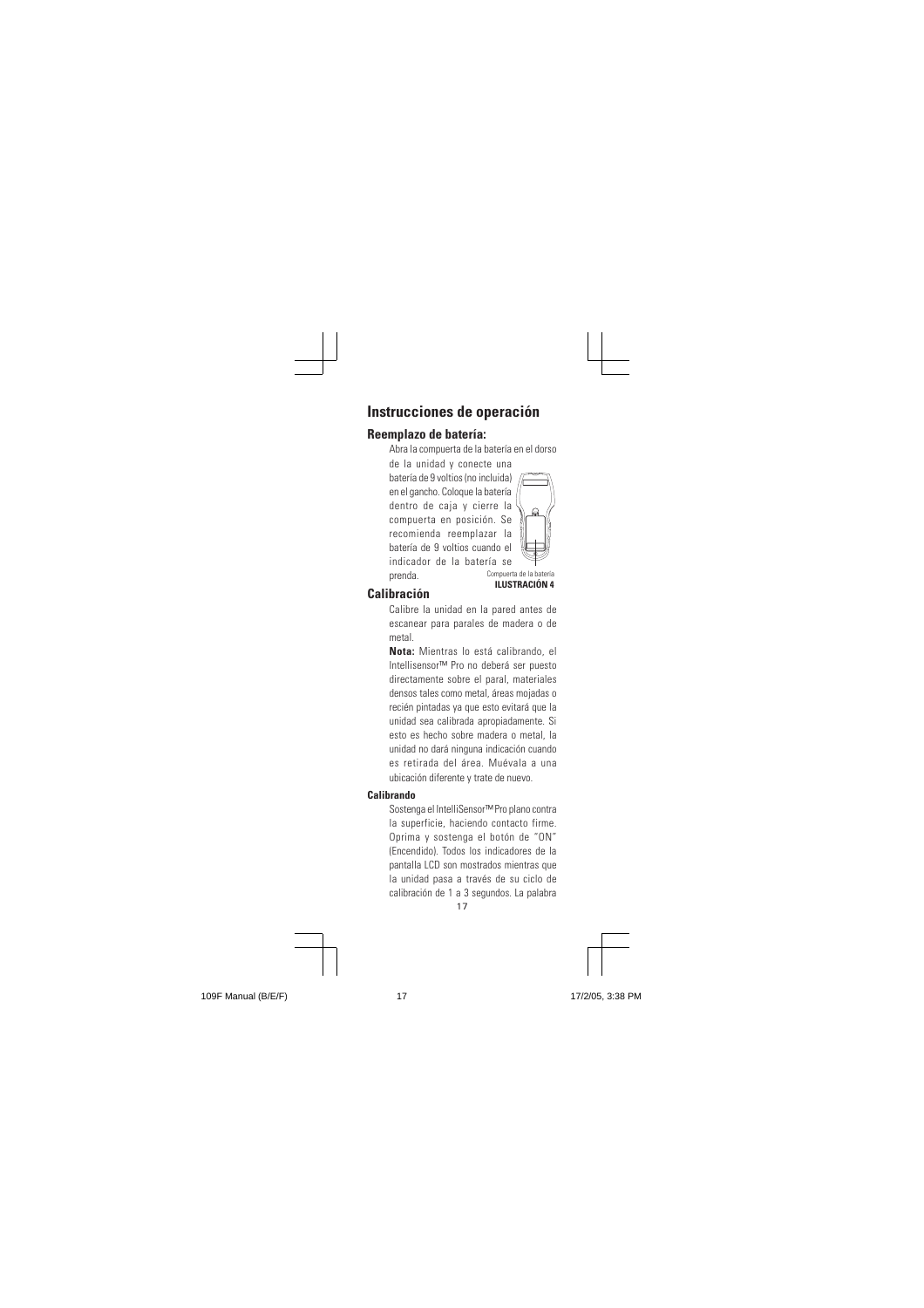"CALIBRATING" (Calibrando) aparecerá en la pantalla LCD (Ilustración 2) mientras que la unidad se está calibrando a la superficie. Después de terminada la calibración, la unidad hará un biip y la palabra "READY" (Listo) aparecerá en la pantalla LCD (Ilustración 5). La luz LED iluminará la modalidad de profundidad en el teclado (la profundidad 1/2 pul. es el valor por omisión). **IMPORTANTE:** La unidad no puede ser movida antes de que termine de calibrarse y la palabra "READY"

(Listo) aparezca en las pantallas LCD y se ilumine el LED. **ILUSTRACIÓN 5 READY**

# **USO**

#### **Selección de la profundidad de detección**

- 1. Oprima y sostenga el botón "ON" una vez (1 x) para seleccionar lectura de detección de profundidad de 1/2 pul. El LED de modalidad de 1/2 pul. se iluminará (ilustración 3). La unidad entonces se calibrará, seguido de un biip y la palabra "READY" (Listo) aparecerá en la pantalla LCD.
- 18 2. Oprima dos veces / Oprima y sostenga el botón de ON dos veces (2x) para seleccionar la lectura de detección de profundidad de 1 pul. El LED de modalidad de 1 pul. se iluminará (ilustración 3). La unidad entonces se calibrará, seguido de un biip y la palabra



109F Manual (B/E/F) 18 18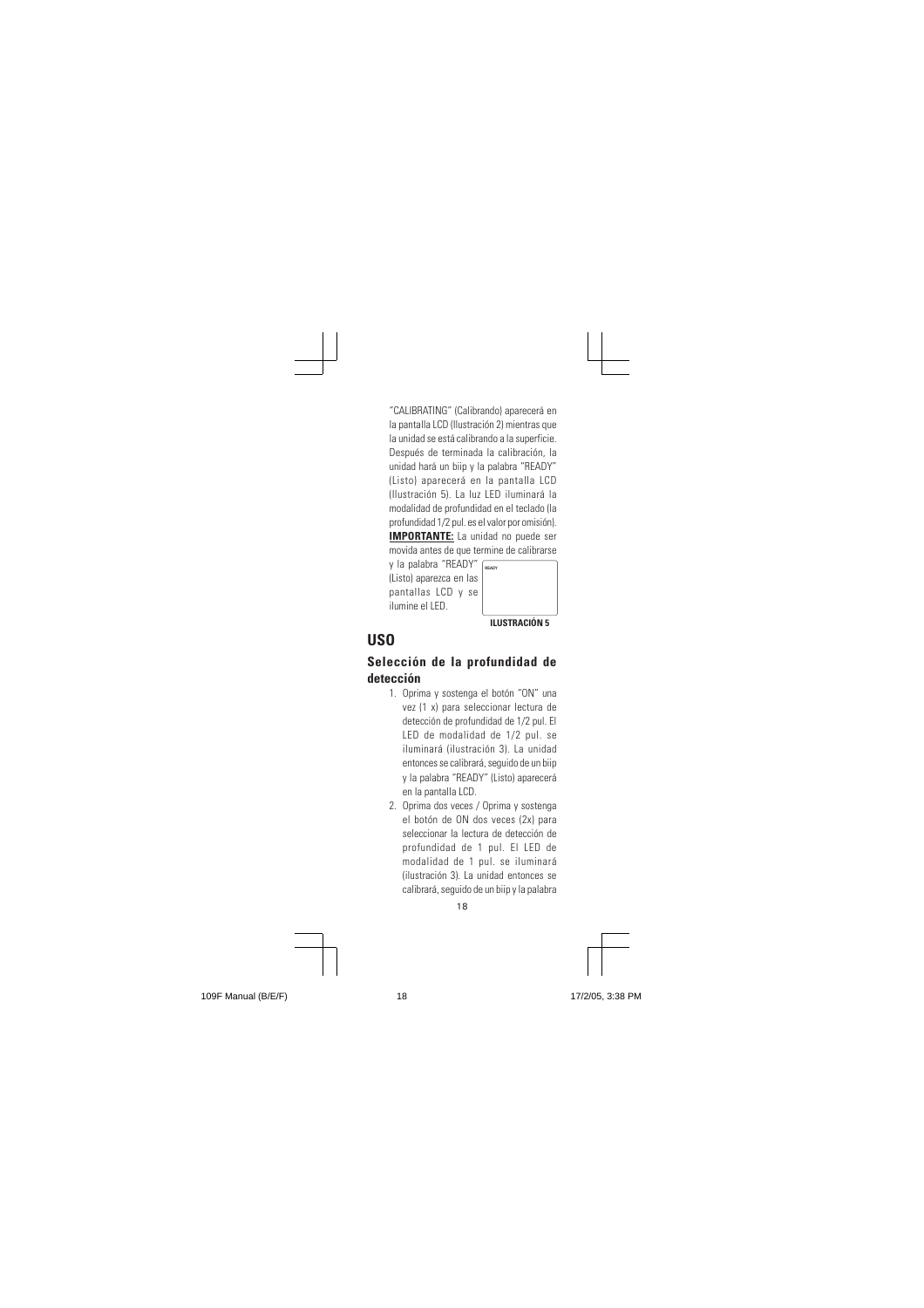"READY" (Listo) aparecerá en la pantalla LCD.

3. Oprima tres veces / Oprima el botón "ON" tres veces (3x) para seleccionar lectura de detección de profundidad de 1–1/2 pul. El LED de modalidad de 1–1/ 2 pul. se iluminará (ilustración 3). La unidad entonces se calibrará, seguido de un biip y la palabra "READY" (Listo) aparecerá en la pantalla LCD.

**IMPORTANTE:** La unidad se apagará automáticamente si el botón ON es soltado después de los pasos 1, 2, 3 mencionados arriba.

# **Detectando parales de madera**

- 1. Deslice la unidad sobre la superficie en línea recta. Entre más cerca del paral esté la unidad, más barras aparecerán como en la ilustración 6. Cuando el borde del paral es detectado, el indicador de madera y la barra del borde aparecerán tal como se muestra en la ilustración 7 y la unidad emitirá un "biip" continuo.
- 2. Use la gráfica del indicador (ilustración 2 & 7) y la marca del indicador (ilustración 1) para ubicar y definir el borde del paral.
- 3. Continúe deslizando la unidad hasta pasar el paral. Cuando el indicador se apague y la unidad pare de sonar, el otro borde ha sido detectado.
- 。<br>19 4. Revise nuevamente la ubicación del paral regresando en la dirección opuesta. Haga marcas adicionales.

109F Manual (B/E/F) 19 19 19 17/2/05, 3:38 PM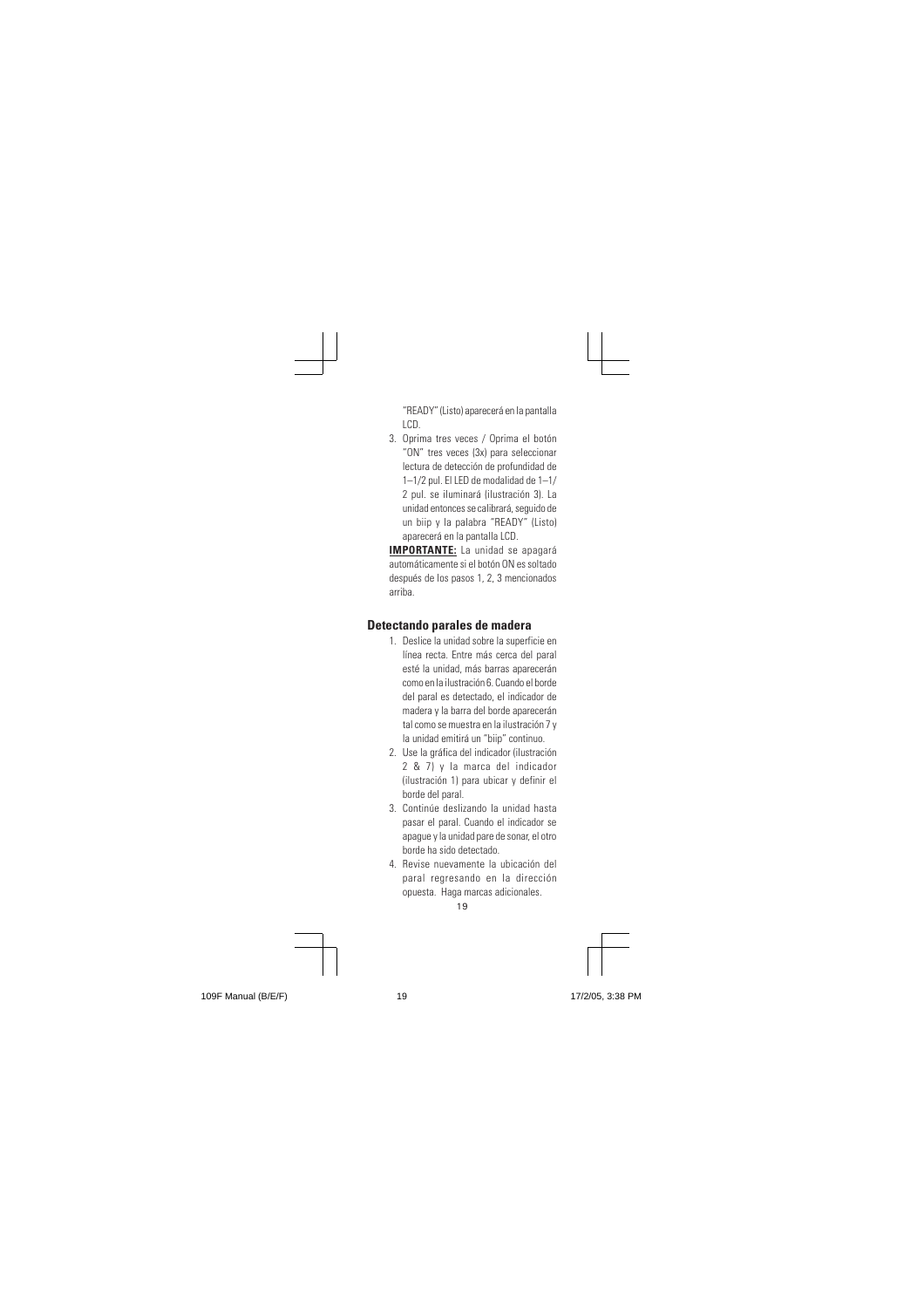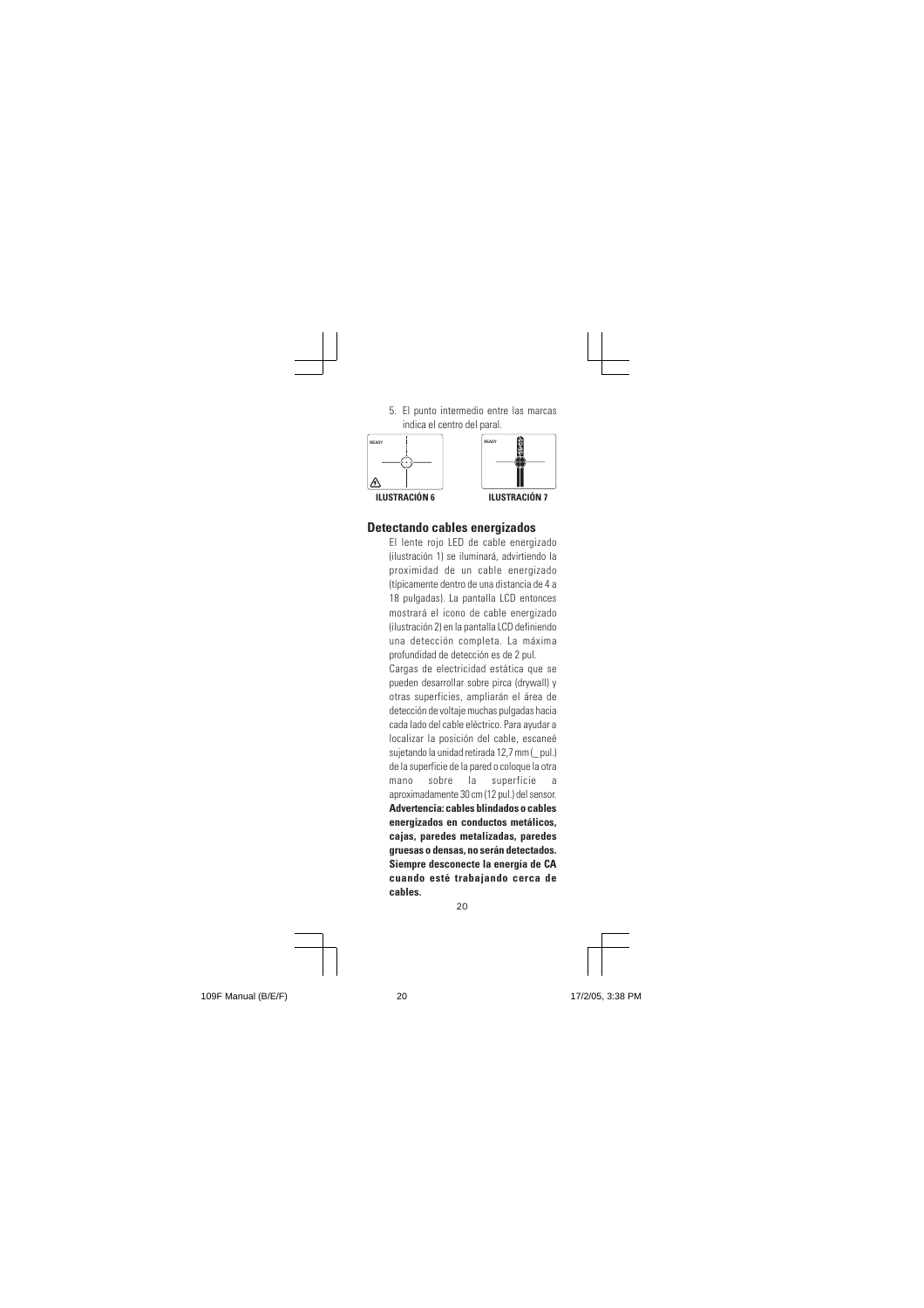El Intelli**Sensor™ Pro** fue diseñado para detectar 110 voltios CA (para la versión Americana) y 230 voltios CA (para la versión Europea) en cables eléctricos energizados. También detectará la presencia de cables energizados con más de 230 voltios.

#### **Precauciones en la operación**

Usted siempre deberá tener precaución al clavar, cortar o perforar paredes, cielos rasos y pisos que puedan contener cables o tuberías cerca de la superficie. **Cables blindados, muertos o no energizados no serán detectados como cables energizados.** Siempre recuerde que los parales o vigas están normalmente espaciados a 40 ó 61 cm (16 ó 24 pulgadas) entre sí y son de 3,8 cm (1-1/2 pul.) de ancho. Para evitar sorpresas, esté consciente de que cualquier cosa que esté menos espaciada o que tenga un ancho diferente puede ser un paral, viga o pared contra incendio adicionales.

**Cuando esté trabajando cerca de cables eléctricos CA, siempre desconecte la energía.**

# **Consejos de operación AVISO IMPORTANTE DE SEGURIDAD**

21 mango. Agárrelo entre los dedos y el pulgar Asegure la detección apropiada de cables energizados SIEMPRE agarre el IntelliSensor™ Pro sólo por el área del



109F Manual (B/E/F) 21 21 21 17/2/05, 3:38 PM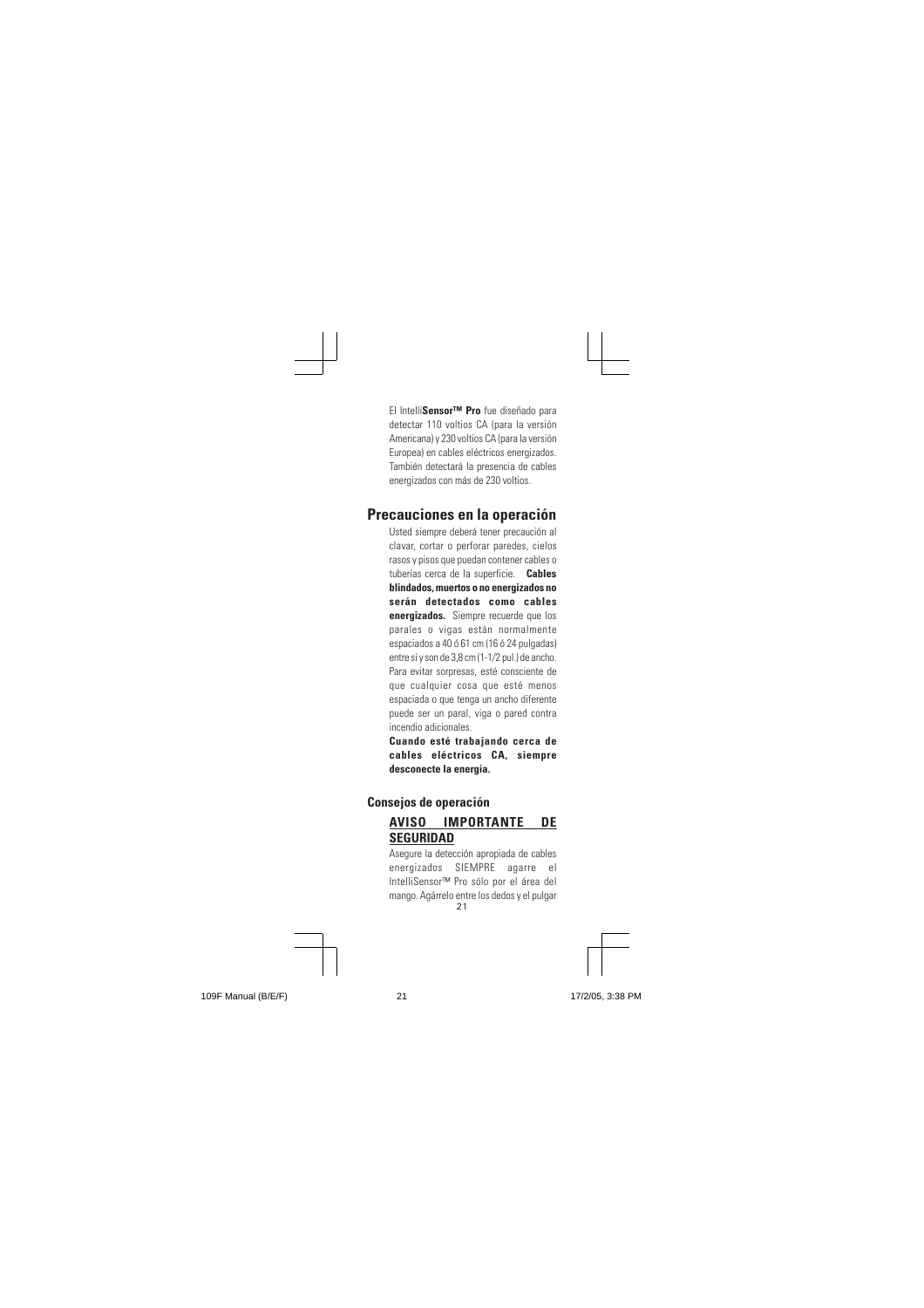manteniendo contacto con la palma de su mano.

#### **Construcción convencional**

Las puertas y ventanas son comúnmente construidas con parales y travesaños adicionales para mayor estabilidad. El IntelliSensor™ Pro detecta el borde de estos parales dobles y travesaños sólidos, emite y mantiene una señal sonora a medida que cruza sobre ellos.

#### **Diferencias de superficie**

Papel de Pared – No habrá ninguna diferencia en el funcionamiento del sensor de parales sobre superficies cubiertas con papel de pared o tela a menos que contengan lámina o fibra de aluminio.

Yeso y Listón – A menos que el yeso y el listón sean excepcionalmente gruesos o tengan malla de metal dentro, la unidad no tendrá ningún problema para trabajar apropiadamente.

Cielos Rasos o Superficies con Textura – Cuando esté tratando con una superficie áspera, tal como un cielo raso atomizado, use un pedazo de cartón al escanear la superficie. Revise la técnica de calibración descrita anteriormente CON EL CARTÓN entre el sensor de parales y la superficie. También, es particularmente importante en este tipo de uso recordarse de mantener su mano libre alejada de la unidad.

22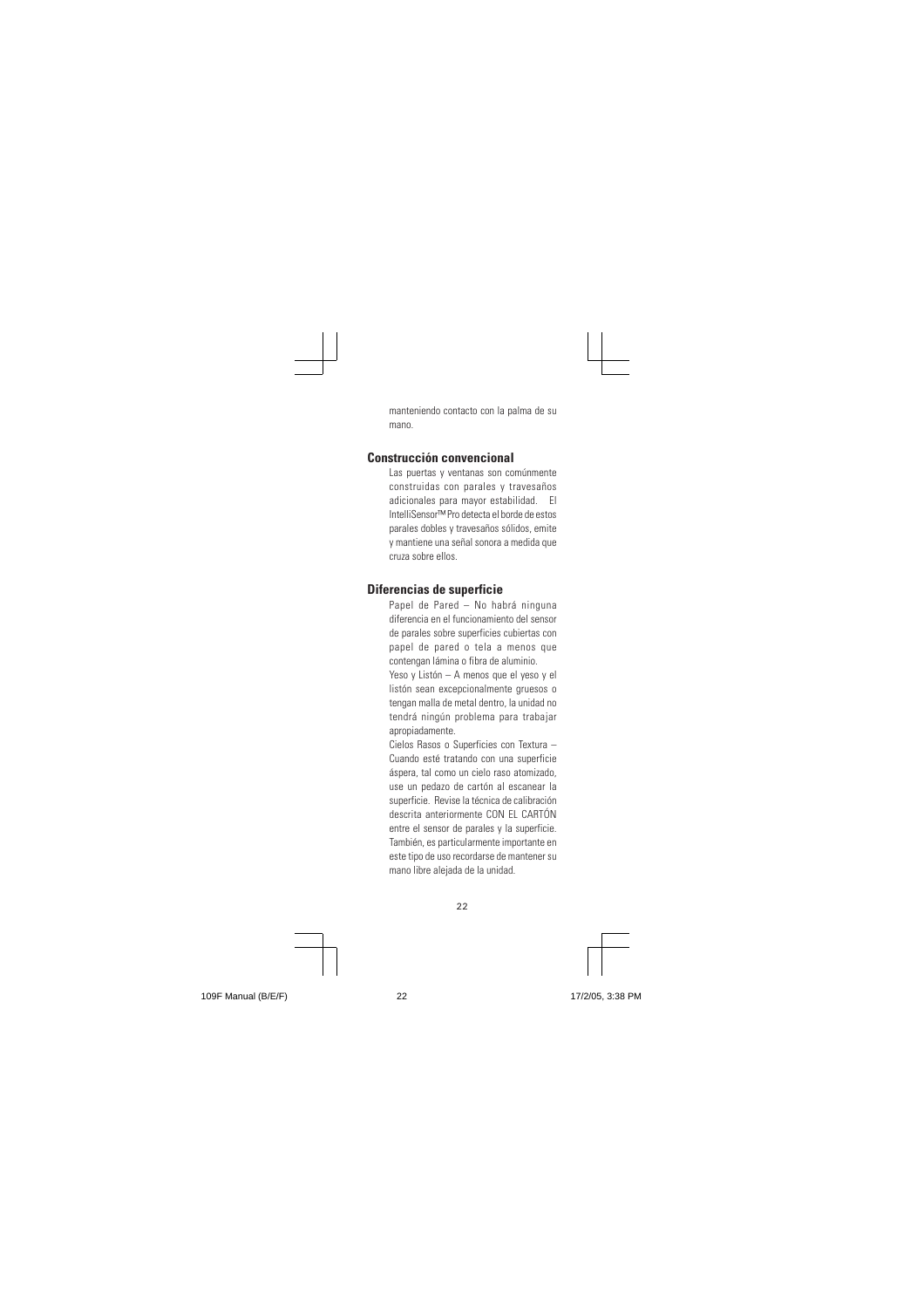#### **Especificaciones**

Utilizando el procedimiento de escaneo y haciendo marcas a los dos lados, el IntelliSensor™ Pro encontrará el centro del paral con una precisión de 3,17 mm (1/8 pul) sobre madera y de 6,36 mm (1/4 pul.) sobre metal.

Al medir un paral de madera o de metal, se recomienda que el IntelliSensor™ Pro sea usado a una humedad relativa del 30 al 50%.

Batería : 9 voltios (no es incluida) Resistencia al impacto : hasta 1,82 m (6 pies)

Temperatura : +32 °F a +120°F de operación (0 °C a +49 °C) Temperatura : -4 °F a +150 °F de almacenaje (-20 °C a +66 °C)

#### **Garantía**

La Stanley Works garantiza el IntelliSensor™ Pro contra defectos en material y mano de obra durante un año a partir de la fecha de la compra. Los productos deficientes serán reparados o reemplazados a la discreción de Stanley si son enviados a:

The Stanley Works Customer Service Repair Department 480 Myrtle Street New Britain, CT 06053

 $23$ La responsabilidad de Stanley bajo esta garantía está limitada a la reparación o al reemplazo de la unidad. Cualquier intento de reparar este producto por persona diferente al personal autorizado por

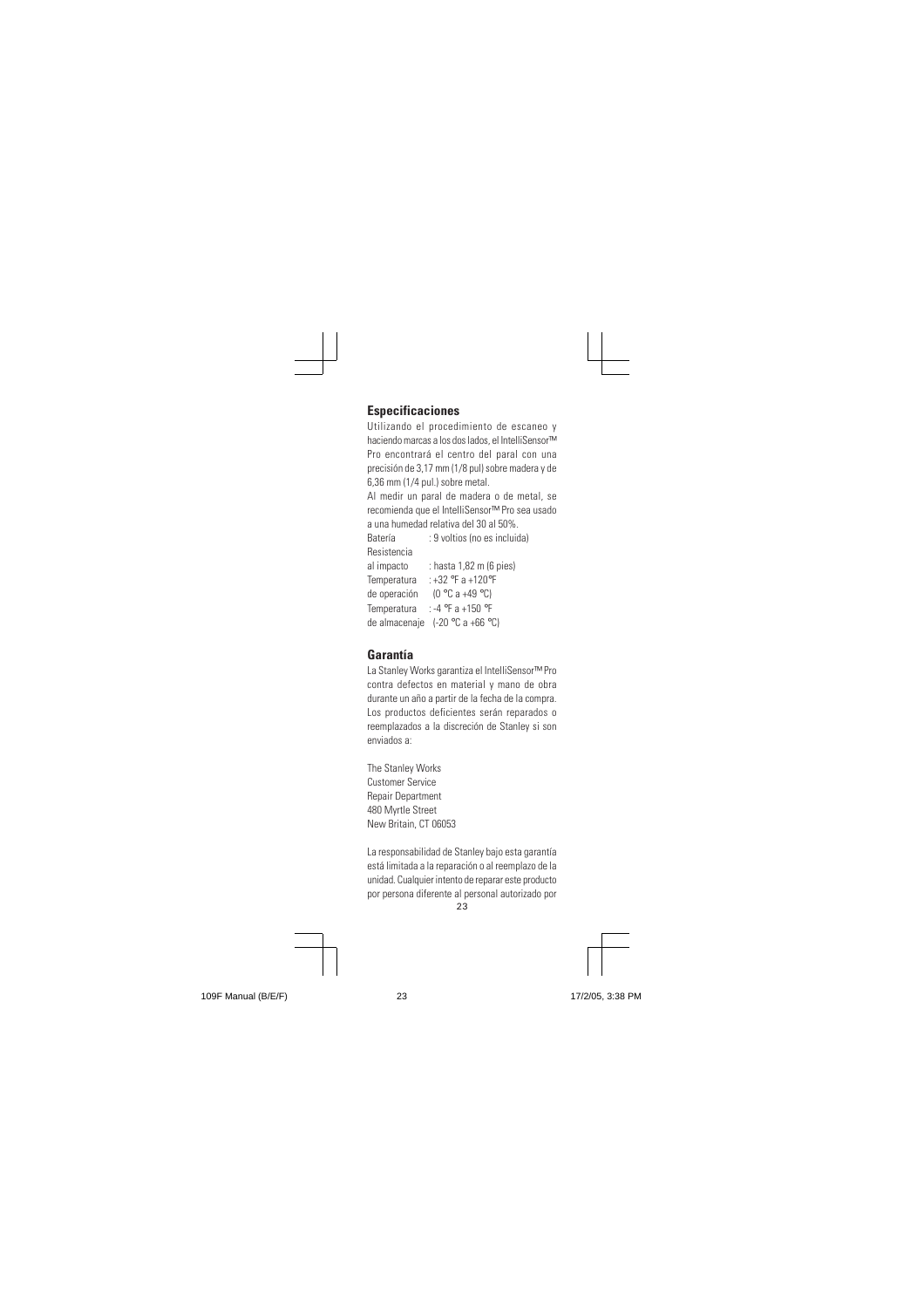la fábrica anulará esta garantía. La calibración, las baterías y el mantenimiento son la responsabilidad del usuario. Donde sea permitido por la ley, Stanley no es responsable por daños incidentales o consecuentes. Los agentes de Stanley no pueden cambiar esta garantía. Stanley no es responsable por daños como resultado de desgaste, abuso o alteración de este producto. El usuario está supuesto a seguir TODAS las instrucciones de operación.

Esta garantía podrá darle derechos adicionales los cuales varían de acuerdo al estado, la provincia o la nación.

# **STANLEY**



One Year Warranty Garantie de un an Garantía de un año

©2004 Stanley Tools Product Group of The Stanley Works, New Britain, CT 06053

24

T5363

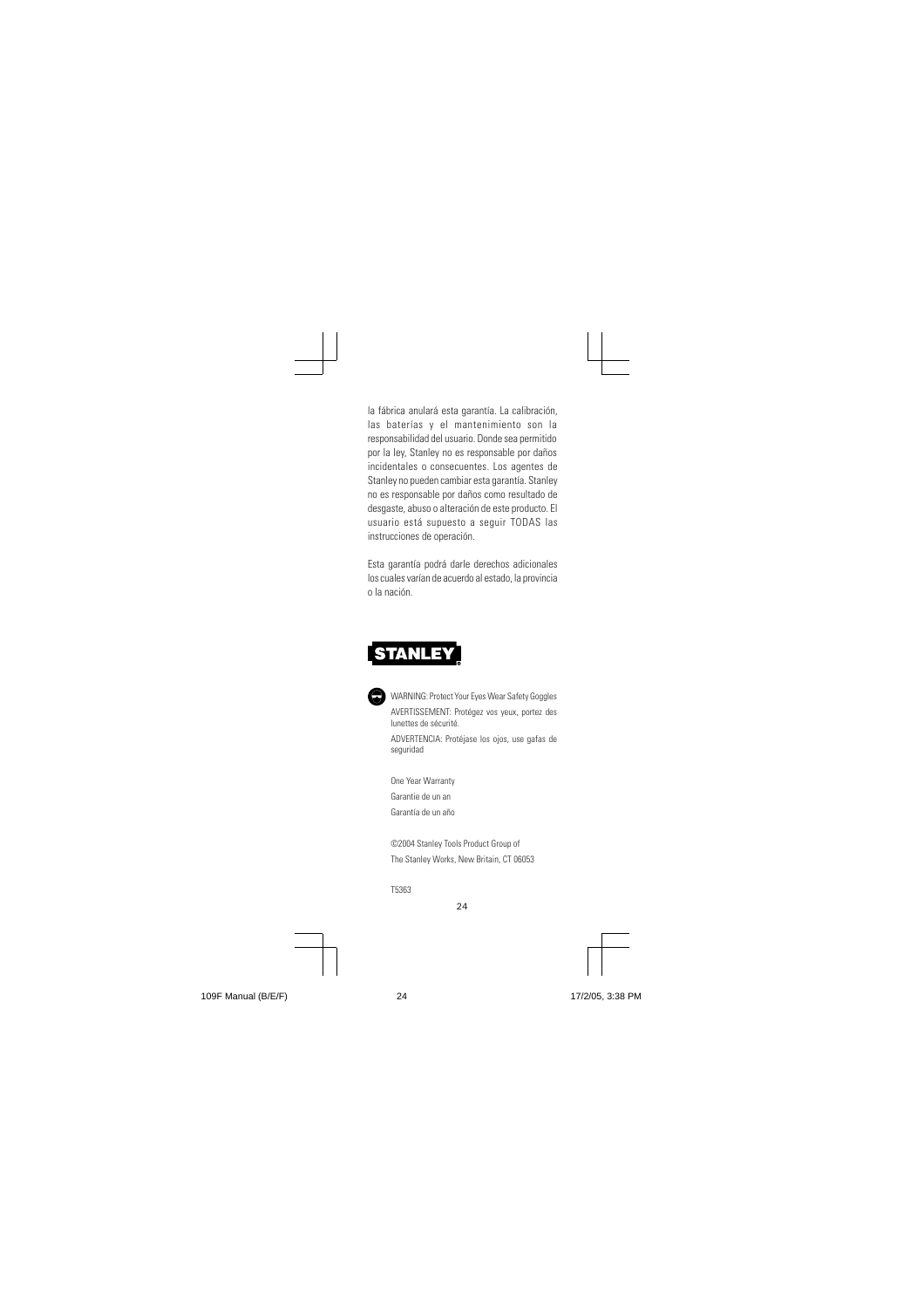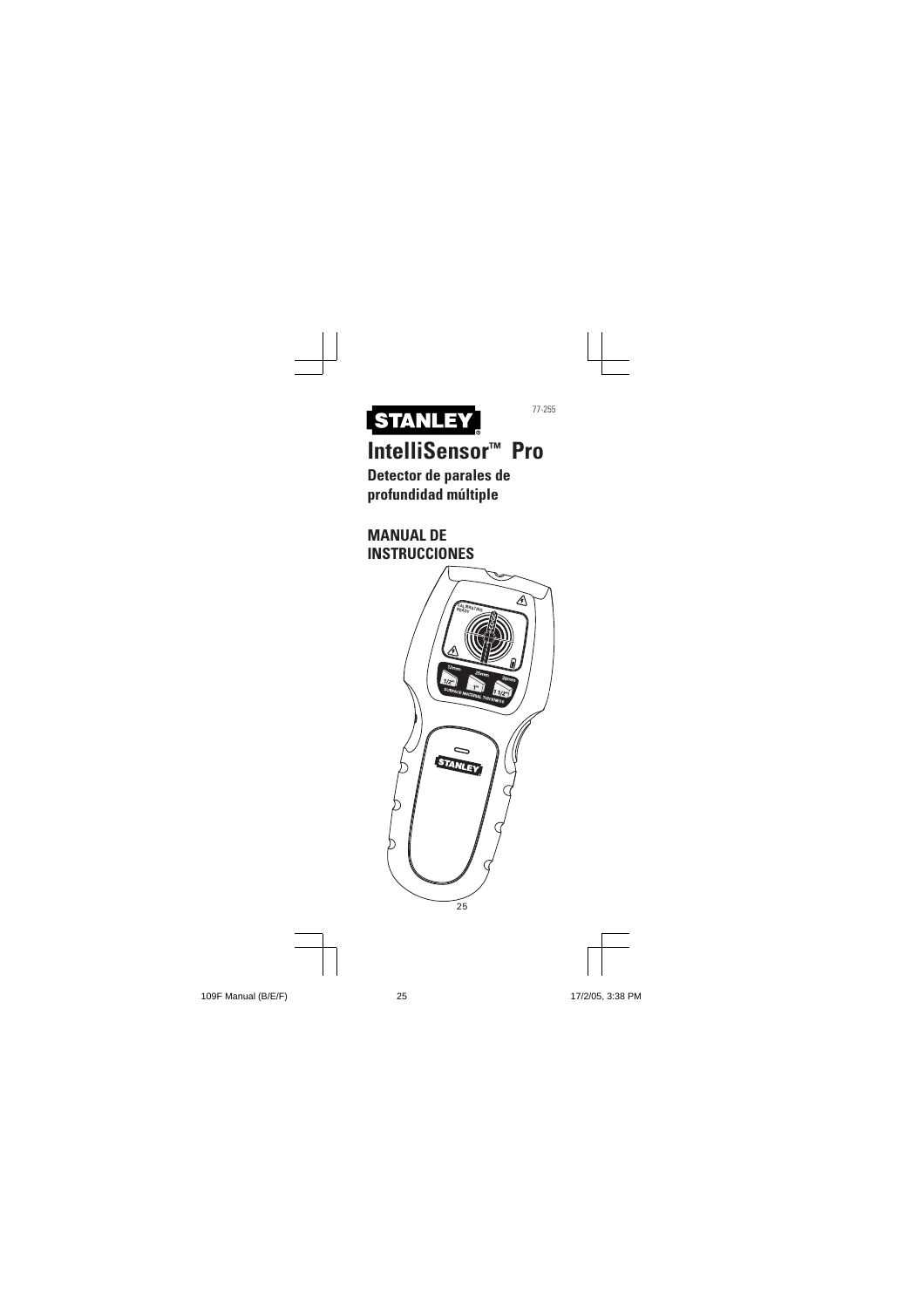# **IntelliSensor™ Pro (77-255)**

Le détecteur Stanley® IntelliSensor™ Pro utilise des signaux électroniques pour trouver la position des montants, solives ou câbles électriques sous tension dans les murs de plâtre et autres matériaux communs pour murs. Une fois le bord du montant détecté, l'écran à cristaux liquides du IntelliSensor™ Pro donne des indications visuelles et audio qui vous permettent de localiser facilement la position du bord du montant. Une ligne au crayon à papier vous permet de rapidement noter l'emplacement des bords du montant.

Le détecteur IntelliSensor™ Pro permet à l'utilisateur de trouver les montants de bois et métalliques jusqu'à une profondeur de 3,81 cm (1-1/2 po).

Le détecteur IntelliSensor™ Pro présente l'étalonnage automatique, l'arrêt automatique et une construction très robuste de plastique ABS.

La profondeur de détection peut être réglée au moyen d'un bouton sur le côté à 1,27, 2,54 et 3,81 cm (1/2, 1 et 1-1/2 po).

**Important :** Lisez toutes les instructions avant d'utiliser le détecteur IntelliSensor™ Pro et N'ENLEVEZ AUCUNE étiquette de l'outil.

26

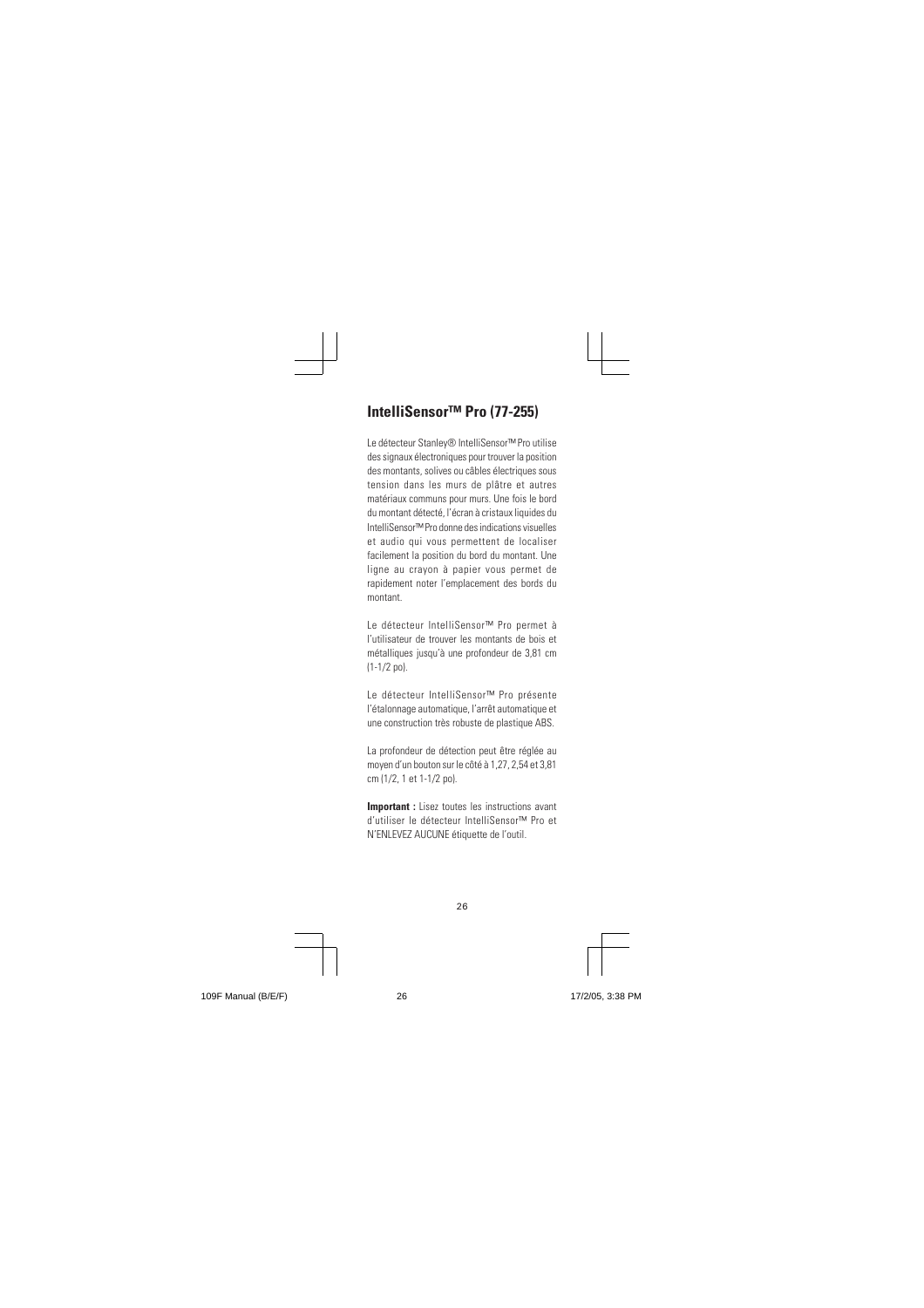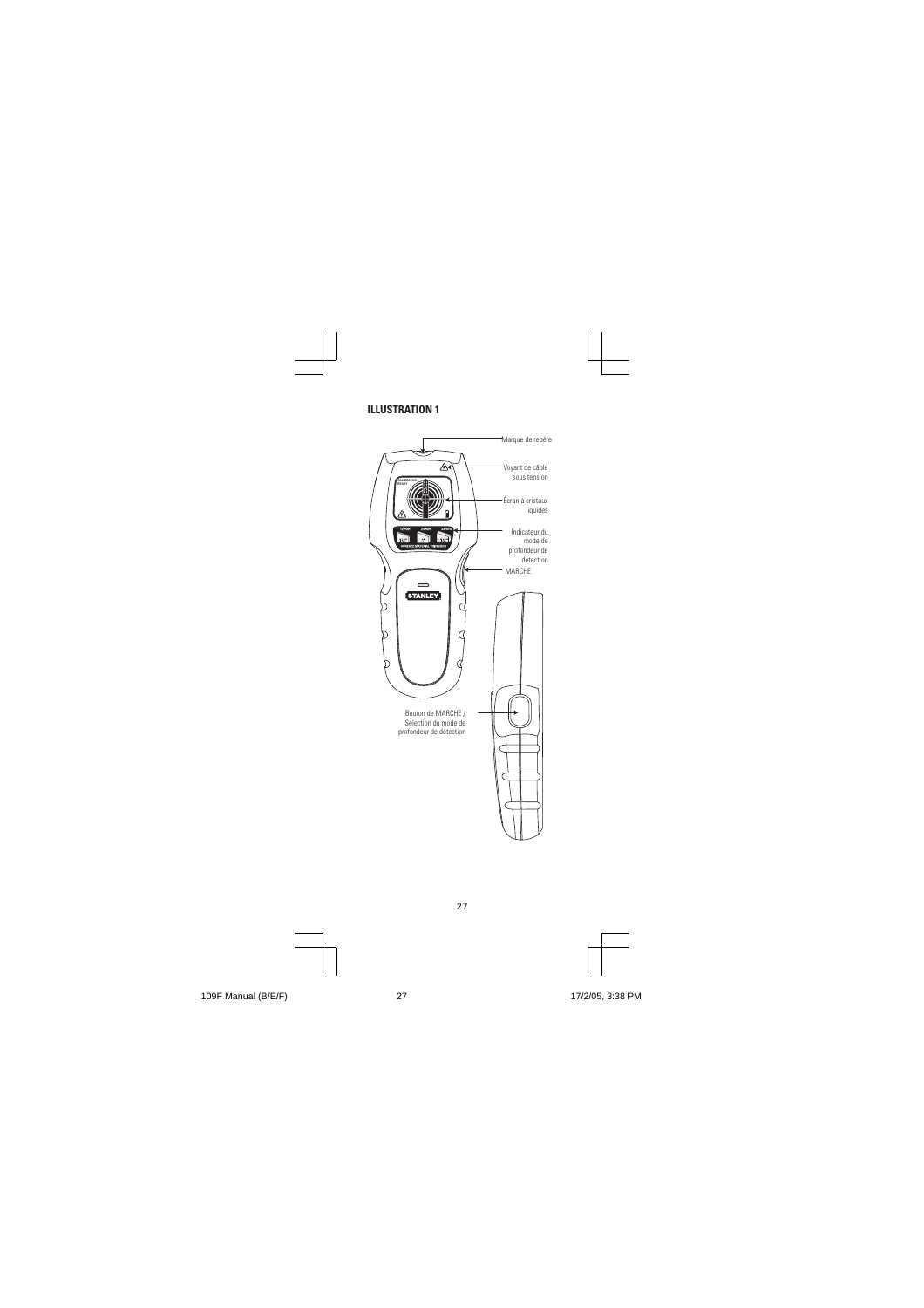



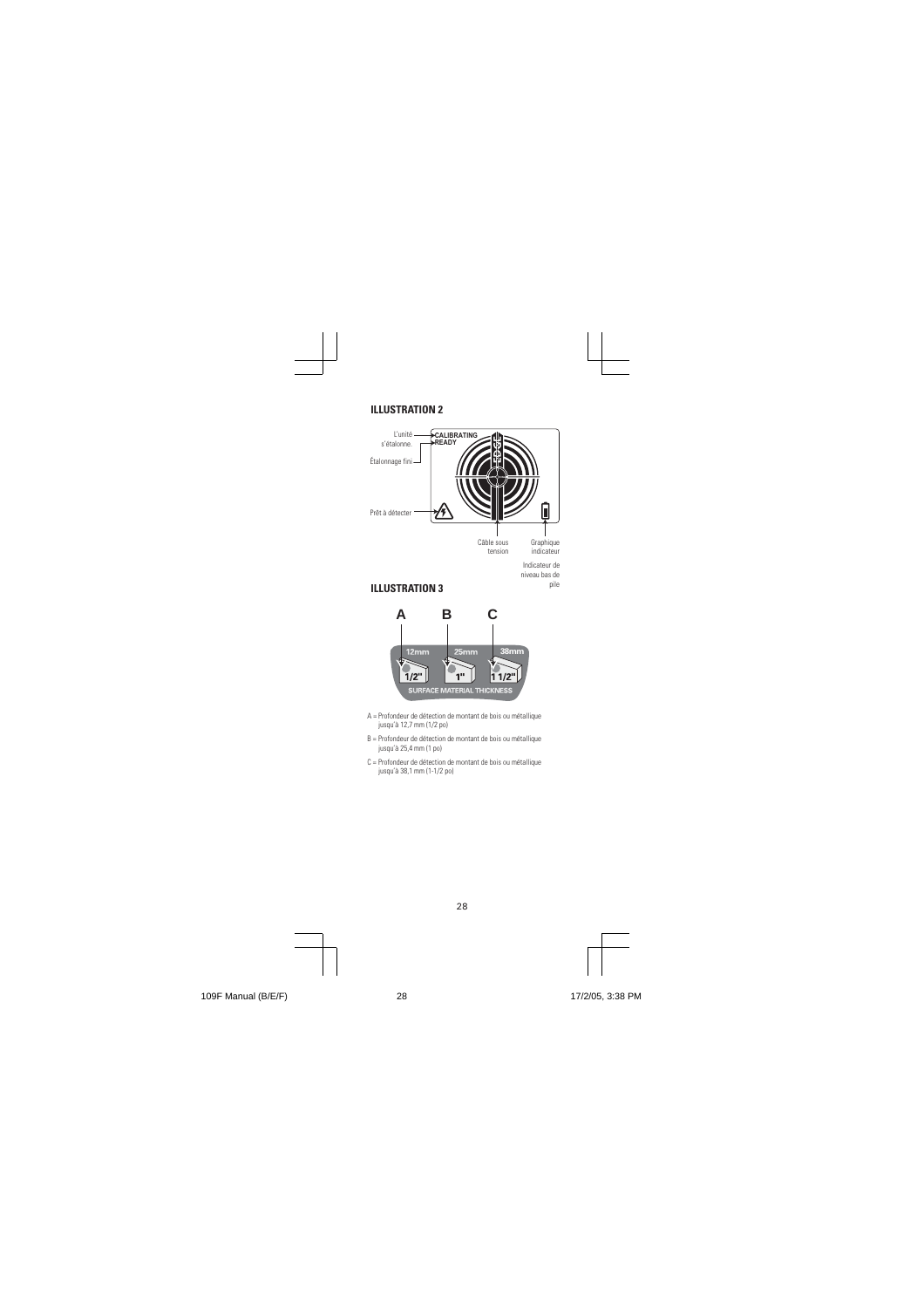#### **Instructions de fonctionnement**

# **Remplacement de la pile**

Ouvrez la porte du compartiment de pile au dos de l'unité et connectez une pile de 9 V (pas comprise) au connecteur.

Placez la pile dans le boîtier et enclenchez la porte du compartiment de pile pour la fermer. Il vous est recommandé de remplacer la pile par une neuve de 9 V quand l'indicateur de niveau bas de pile est allumé.



# **Étalonnage**

# <sup>de pile</sup><br>ILLUSTRATION 4

Porte du remon<br>Ida nil

Étalonnez l'unité sur un mur avant d'essayer de détecter des montant de bois ou métalliques.

**Remarque :** Pendant l'étalonnage, le détecteur InteIliSensor™ Pro ne doit pas être placé directement sur un montant, une matière dense comme du métal, des surfaces mouillées ou récemment peintes car cela empêchera l'unité d'être correctement étalonnée. Si cela est réalisé sur un montant de bois ou métallique, l'unité ne donnera aucune indication quand elle sera éloignée de la zone. Déplacez-la et essayez de nouveau.

# **Étalonnage**

29 indicateurs de l'écran à cristaux liquides Tenez le détecteur InteIliSensor™ Pro à plat contre la surface, en réalisant un contact ferme. Appuyez sur et tenez enfoncé le bouton de marche "ON". Tous les

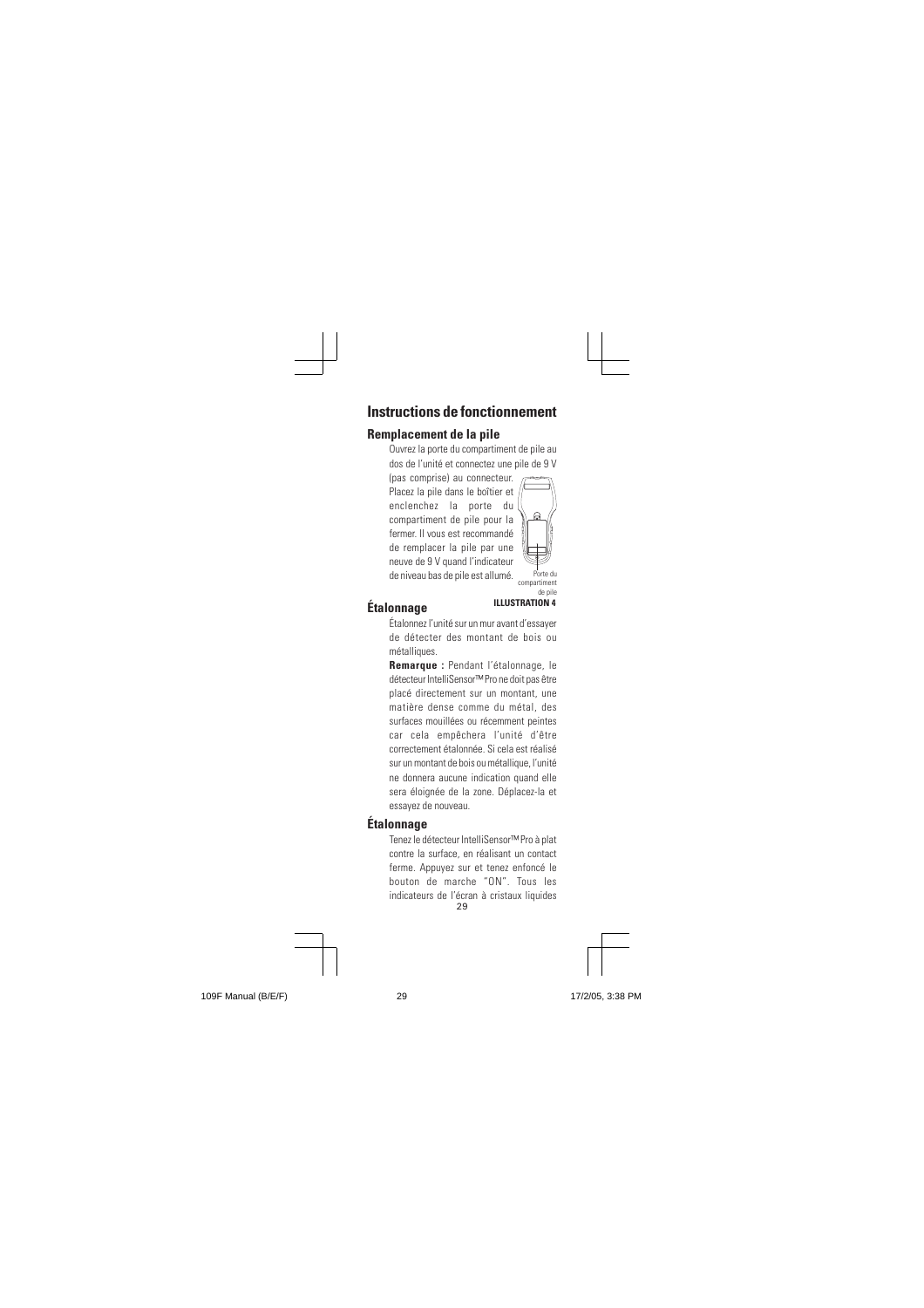sont allumés pendant que l'unité exécute son cycle d'étalonnage de 1 à 3 secondes. Le mot "CALIBRATING" (étalonnage) apparaîtra sur l'écran (illustration 2) pendant que l'unité s'étalonne par rapport à la surface. Quand l'étalonnage sera terminé, l'unité émettra un bip et le mot "READY" (prêt) sera affiché sur l'écran (illustration 5). Le voyant illuminera alors le mode de profondeur du clavier (12,7 mm (1/2 po) de profondeur par défaut).

**IMPORTANT** L'unité ne peut pas être bougée avant d'avoir

finie son étalonnage, affichée le mot "READY" sur son écran et allumée son voyant. **ILLUSTRATION 5 READY**

# **EMPLOI**

# **Choisir la profondeur de détection**

- 1. Appuyez une fois sur et tenez enfoncé le bouton de marche "ON" pour choisir la profondeur de détection de 12,7 mm (1/2 po). Le voyant du mode de 12,7 mm (1/2 po) sera allumé (illustration 3). L'unité alors s'étalonnera, puis émettra un bip et finalement affichera "READY" (prête) sur l'écran.
- 2. "Cliquetez" / appuyez deux fois sur et tenez enfoncé le bouton de marche "ON" pour choisir la profondeur de détection de 25,4 mm (1 po). Le voyant du mode de 24,5 mm (1 po) sera allumé (illustration 3). L'unité alors s'étalonnera,

30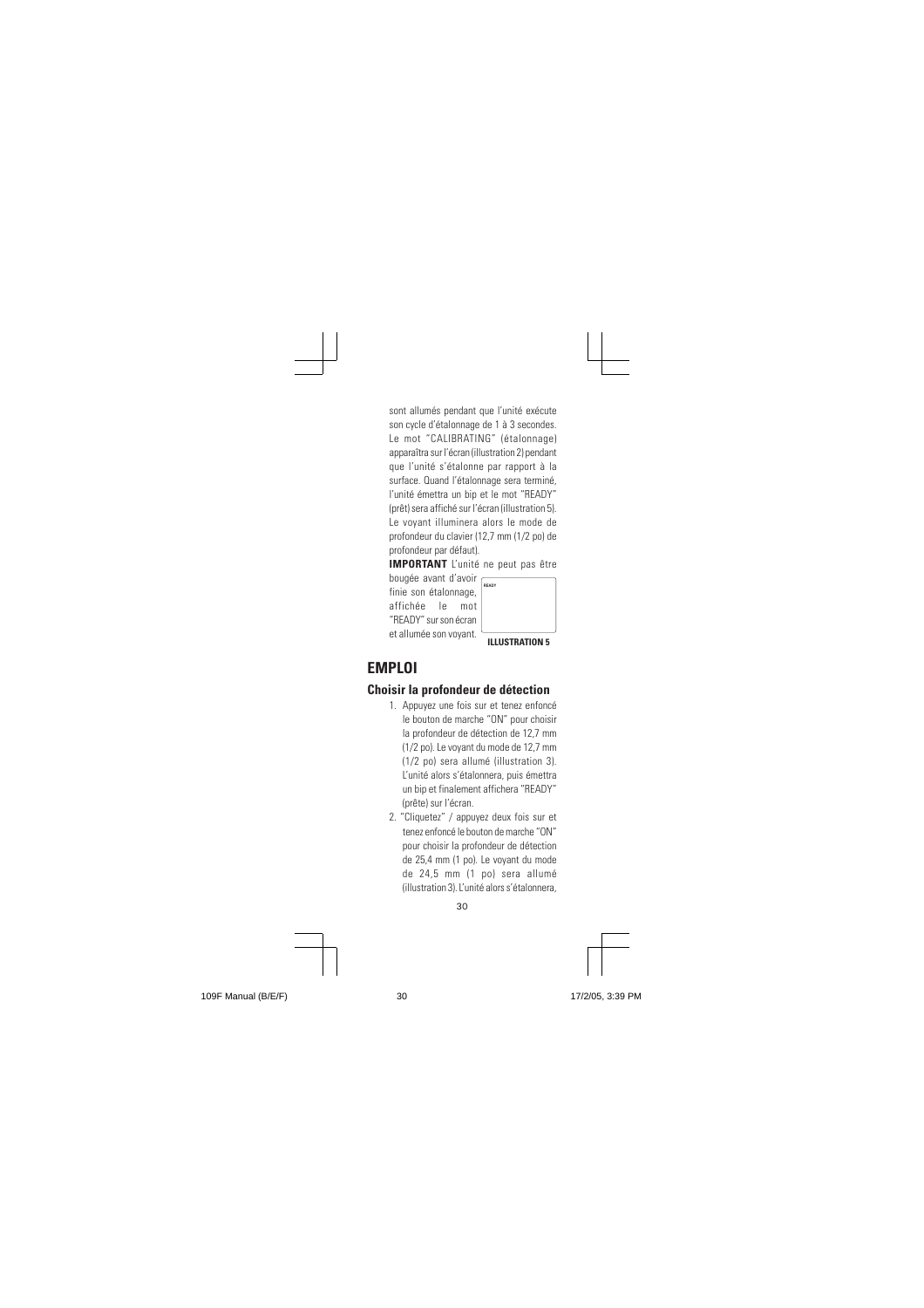puis émettra un bip et finalement affichera "READY" (prête) sur l'écran.

3. "Cliquetez" / appuyez trois fois sur et tenez enfoncé le bouton de marche "ON" pour choisir la profondeur de détection de 38,1 mm (1-1/2 po). Le voyant du mode de 38,1 mm (1-1/2 po) sera allumé (illustration 3). L'unité alors s'étalonnera, puis émettra un bip et finalement affichera "READY" (prête) sur l'écran. **IMPORTANT:** L'unité s'éteindra automatiquement si le bouton de marche

"ON" est relâché à la suite des étapes 1, 2, et 3 ci-dessus.

#### **Détection des montants de bois**

- 1. Glissez l'unité sur la surface en suivant une ligne droite. Le plus près du montant se trouvera l'unité le plus de barres seront allumées comme montré dans l'illustration 6. Quand le bord du montant sera détecté, l'indicateur de bois et la barre de bord seront allumés comme montrés dans l'illustration 7 et l'unité émettra un bip continu.
- 2. Servez-vous du graphique indicateur (illustrations 2 et 7) et de la marque de repère (illustration 1) pour trouver et définir le bord du montant.
- 3. Continuez de glisser le détecteur au-delà du montant. Quand l'indicateur s'éteindra et l'unité arrêtera d'émettre un bip, l'autre bord aura été détecté.
- $\frac{1}{31}$ 4. Vérifiez de nouveau l'emplacement du montant en repassant dans l'autre sens.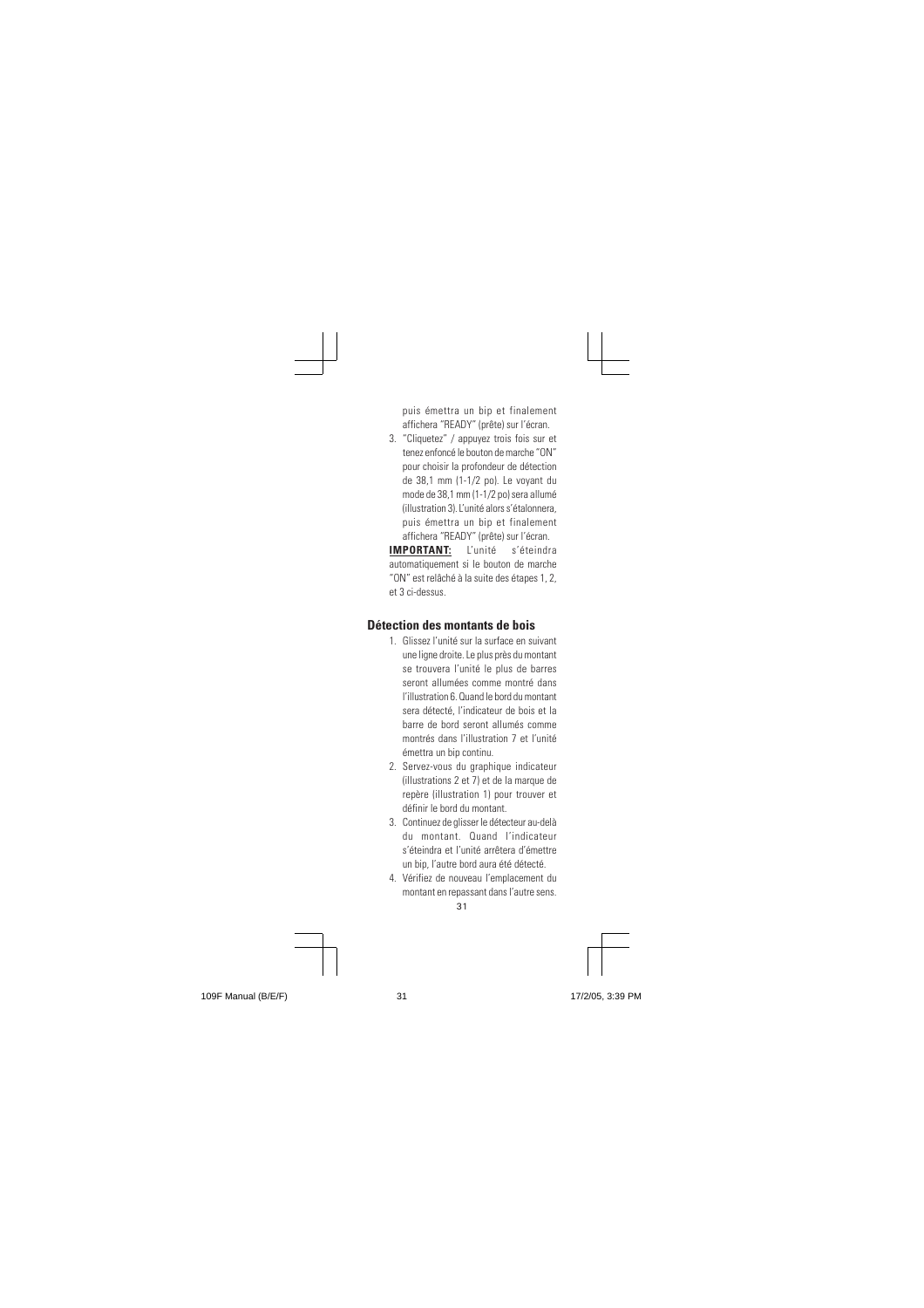

#### **Détection de câble sous tension**

Le voyant rouge de câble sous tension (illustration 1) s'illuminera, avertissant de la proximité (habituellement de 10 à 46 cm (4 à 18 po) d'un câble sous tension. L'écran affichera alors un icône de câble sous tension (illustration 2) sur l'écran indiquant la détection complète. La profondeur maximale de détection est de 50,8 mm (2 po).

Des charges d'électricité statique qui peuvent se développer sur les murs de plâtre et autres surfaces élargiront la zone de détection de tension de plusieurs centimètres de chaque côté du fil sous tension. Pour aider à situer la position du fil, balayez en tenant l'unité à 12,7 mm (1/2 po) de la surface du mur ou placez l'autre main sur la surface à environ 30,48 cm (12 po) du détecteur.

່<br>32 **Avertissement : Les fils blindés, contenus dans des conduits métalliques, à enveloppe métallique ou se trouvant dans les murs métallisés, épais ou denses ne seront pas détectés. Coupez toujours le courant**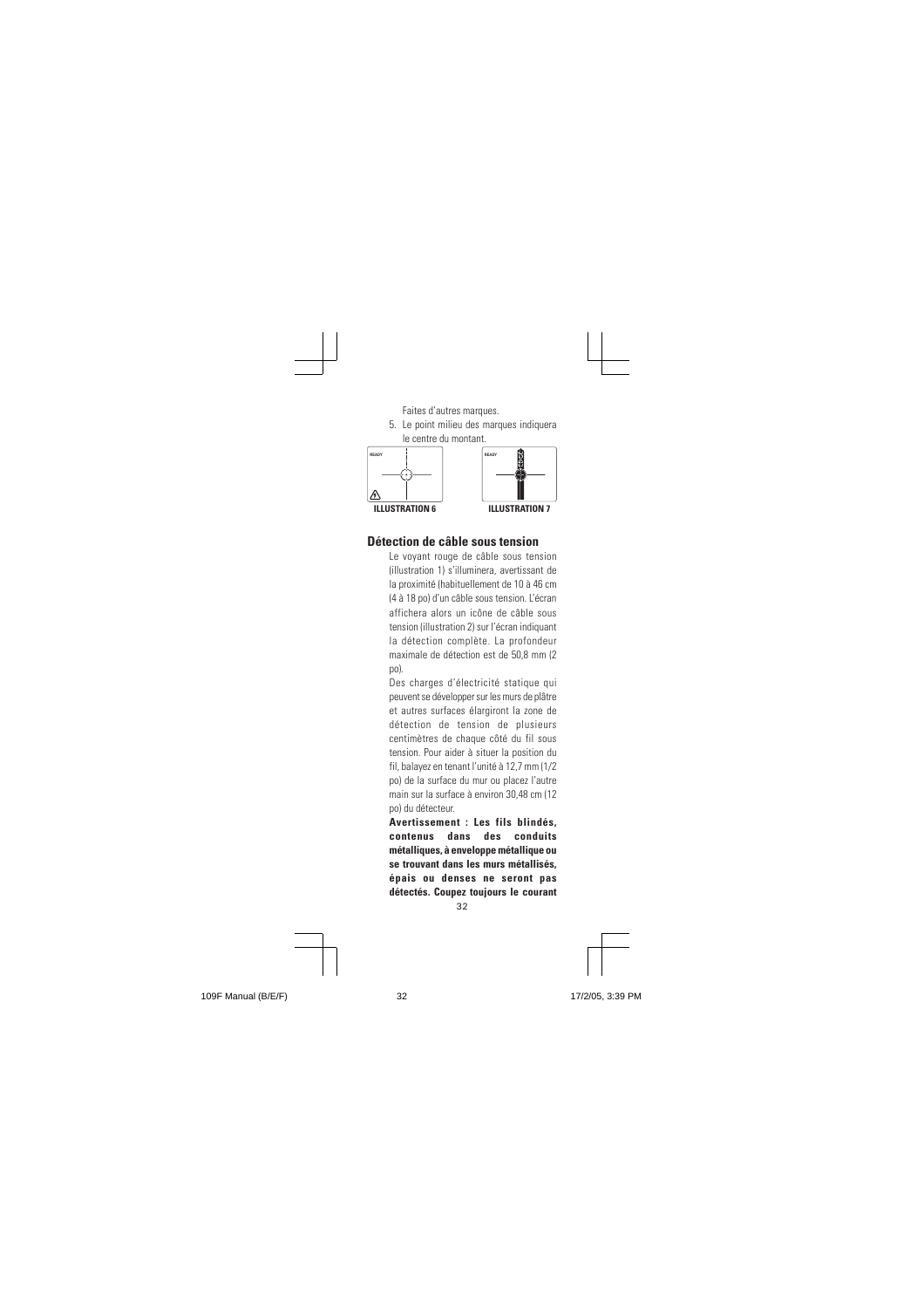#### **quand vous travaillez près de câbles.**

Le détecteur Intelli**Sensor™ Pro** est conçu pour détecter les courants de 110 V (pour version américaine) et de 230 V (pour version européenne) dans les câbles électriques sous tension. Il détectera aussi la présence de câbles sous tension transportant plus de 230 V.

#### **Précautions à l'emploi**

Vous devriez toujours faire attention quand vous clouez dans, coupez ou percez les murs, plafonds et sols qui pourraient contenir du câblage ou des conduits près de la surface. **Les câbles blindés, non utilisés ou sans tension ne seront pas détectés en tant que câbles sous tension.** Souvenez-vous toujours que les montants ou solives sont normalement séparés de 40,64 ou 60,96 cm (16 ou 24 po) et sont d'une largeur de 3,81 cm (1-1/2 po). Pour éviter les surprises, sachez que tout ce qui se trouve plus rapproché ou d'une largeur différente peut être un montant supplémentaire, une autre solive ou un pare-feu.

Quand vous travaillez près de câbles électriques sous tension, coupez toujours le courant.

# **Conseils d'emploi**

# **AVIS DE SÉCURITÉ IMPORTANT**

33 Pour assurez le bonne détection de câbles sous tension, tenez TOUJOURS le détecteur IntelliSensor™ Pro par la zone de poignée

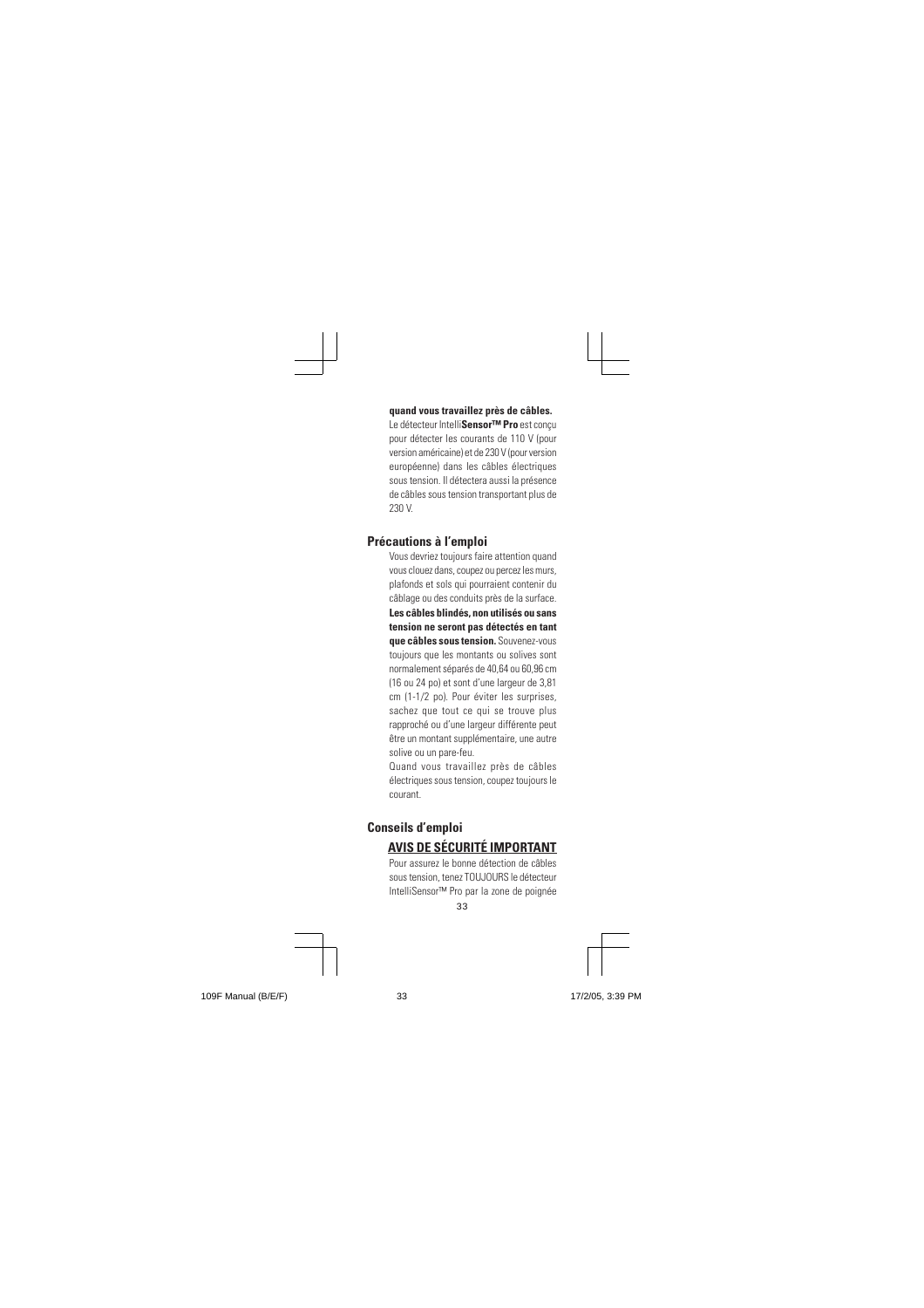seulement. Saisissez-le entre les doigts et le pouce tout en maintenant le contact de votre paume.

# **Construction conventionnelles**

Les portes et fenêtres sont communément construites au moyen des montant et boutisses additionnels pour en accroître la stabilité. Le détecteur IntelliSensor™ Pro détecte le bord de ces montants doubles et boutisses massives, émet et maintient un signal audio à mesure qu'il passe sur eux.

# **Différences entre les surfaces**

Papier peint – Il n'y aura aucune différence dans les fonctions du détecteur de montant sur les surfaces couvertes de papier peint ou de tissu à moins qu'ils ne contiennent du papier ou des fibres métalliques.

Plâtre et latte – À moins que le plâtre ou les lattes ne soient exceptionnellement épais ou contiennent de la maille métallique, il n'y aura aucun problème avec une unité fonctionnant correctement.

Plafond et surfaces à texture – Quand vous avez à faire à des surfaces irrégulières comme un plafond crépis, utilisez un morceau de carton quand vous balayez la surface. Exécutez la technique d'étalonnage décrite auparavant AVEC le morceau de carton entre le détecteur et la surface. Aussi, il est particulièrement important dans ce cas de vous souvenir de garder votre main libre éloignée de l'unité.

34

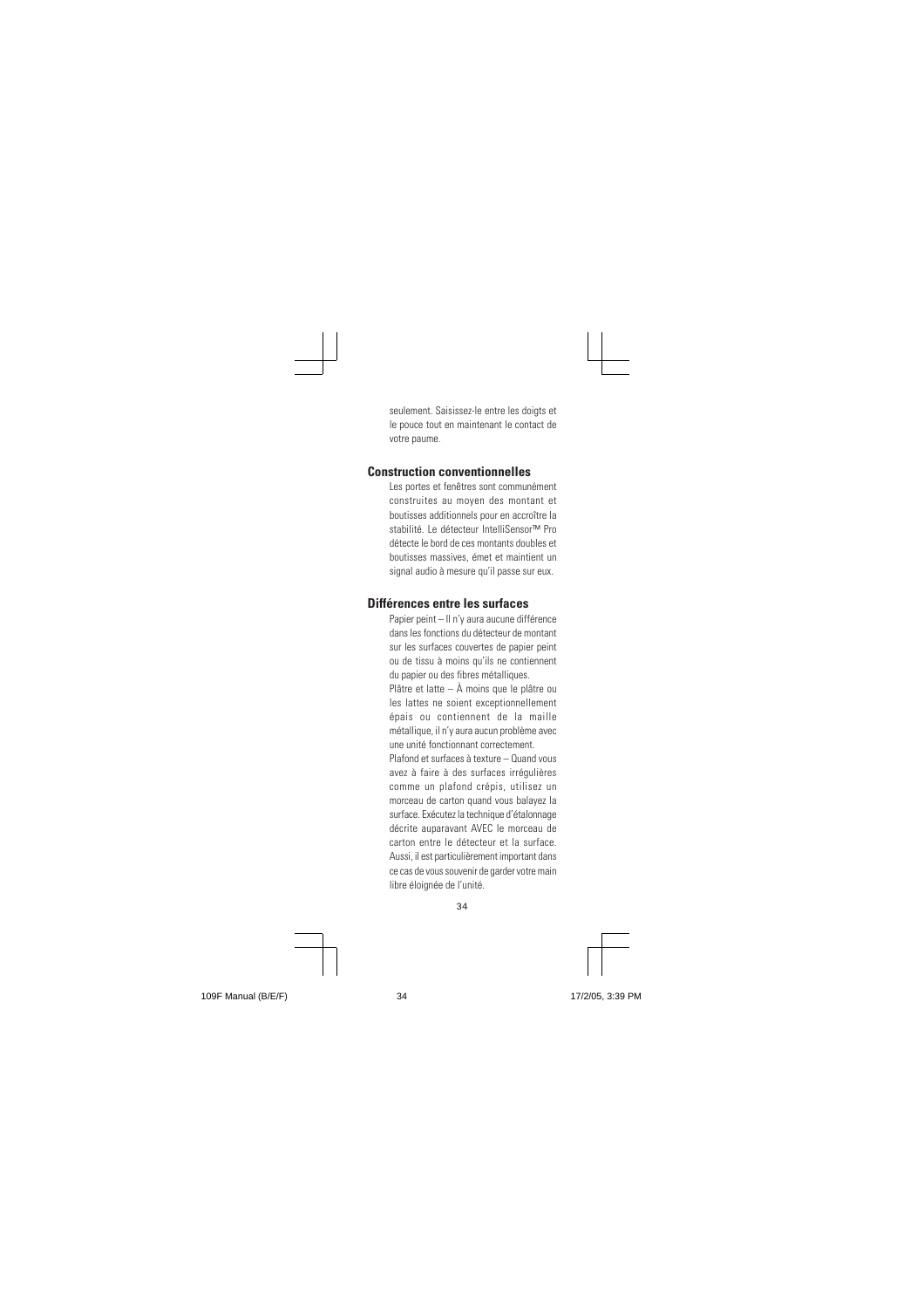# **Fiche technique**

En utilisant la procédure de balayage et marquage des deux côtés, le détecteur IntelliSensor™ Pro trouvera le centre du montant typiquement avec une précision de 3,17 mm (1/8 po) pour le bois et de 6,35 mm (1/4 po) pour le métal.

Quand vous mesurez un montant de bois ou métallique, il vous est recommandé d'utiliser le détecteur IntelliSensor™ Pro à un taux d'humidité entre 30 et 50°.

: 9 V (pas comprise) Résistance aux chutes : jusqu'à 1,83 m (6 pi) Température de : 0 à +49 °C fonctionnement (+32 à +120 °F) Température : -20 à +66 °C d'entreposage (-4 à +150 °F)

#### **Garantie**

Stanley Works garantit le détecteur IntelliSensor™ Pro contre les défauts de matériaux et de main d'œuvre pendant un an à partir de la date d'achat. Les produits défectueux seront réparés ou remplacés selon le choix de Stanley s'ils sont envoyés à :

The Stanley Works Customer Service Repair Department 480 Myrtle Street New Britain, CT 06053, USA

La responsabilité de Stanley sous cette garantie est limitée à la réparation ou au remplacement

35